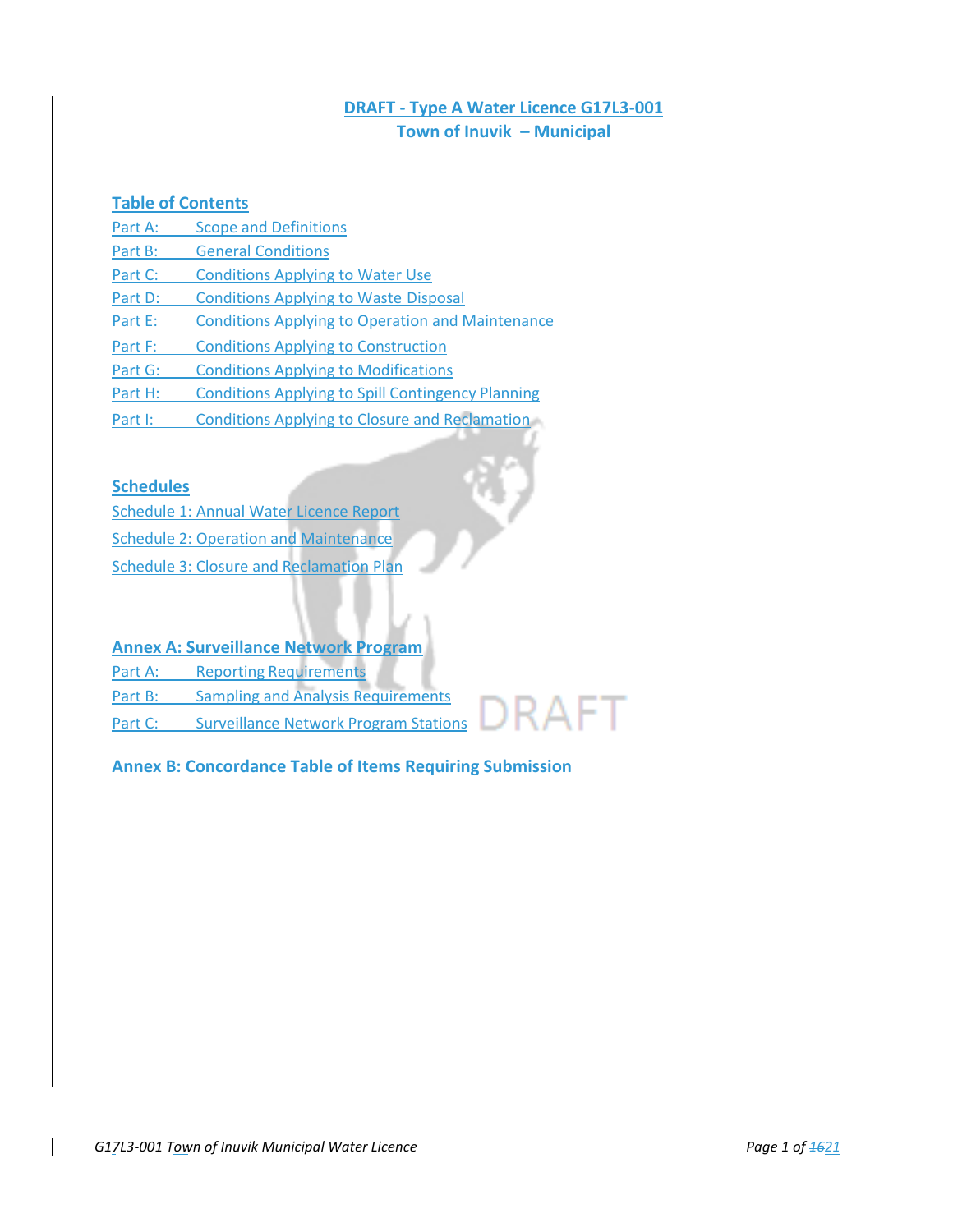#### **PART A: SCOPE AND DEFINITIONS**

#### **1. Scope**

- a) This Licence entitles the Licensee to use water and dispose of Waste for municipal undertakings at Inuvik, Northwest Territories.
- b) This Licence is renewed subject to the conditions contained herein with respect to the taking of water and the depositing of Waste of any type in any Waters or in any place under any conditions where such Waste or any other Waste that results from the deposits of such Waste may enter any Waters. Whenever new Regulations are made or existing Regulations are amended by the Commissioner in Executive Council under the *Act*, or other statutes imposing more stringent conditions relating to the quantity or type of Waste that may be so deposited or under which any such Waste may be so deposited, this Licence shall be deemed, upon promulgation of such Regulations, to be automatically amended to conform with such Regulations.
- c) Compliance with the terms and conditions of this Licence does not absolve the Licensee from responsibility for compliance with the requirements of all applicable Federal, Territorial and Municipal legislation.
- d) This Licence is issued subject to the conditions contained herein with respect to the use of Waters and deposit of Waste as prescribed in Section 10 and 11 of the *Act.*

#### **2. Definitions**

**Act** – the *Waters Act*, S.G.N.W.T. 2014, C.18.

**Analyst** – an Analyst designated by the Minister under Section 65 (1) of the *Act.*

**Average Concentration** – the discrete average of up to four consecutive analytical results submitted in any single calendar year to the Board in accordance with the sampling and analysis requirements specified in the Surveillance Network Program.

**Bagged Toilet Wastes Disposal Facilities** – the area within the Solid Waste Disposal Facility and associated structures designed to contain bagged toilet Wastes (honey bags).

**Batch Decant** – means the intentional release of effluent from the Sewage Disposal Facilities, at a release rate exceeding that of the normal discharge, for the purpose of lowering the liquid level within the sewage lagoon.

**Board** – the Gwich'in Land and Water Board established under Part 3 of the *Mackenzie Valley Resource Management Act*.

**Closure** – the permanent dismantlement of one or more components of the Project with the intent of

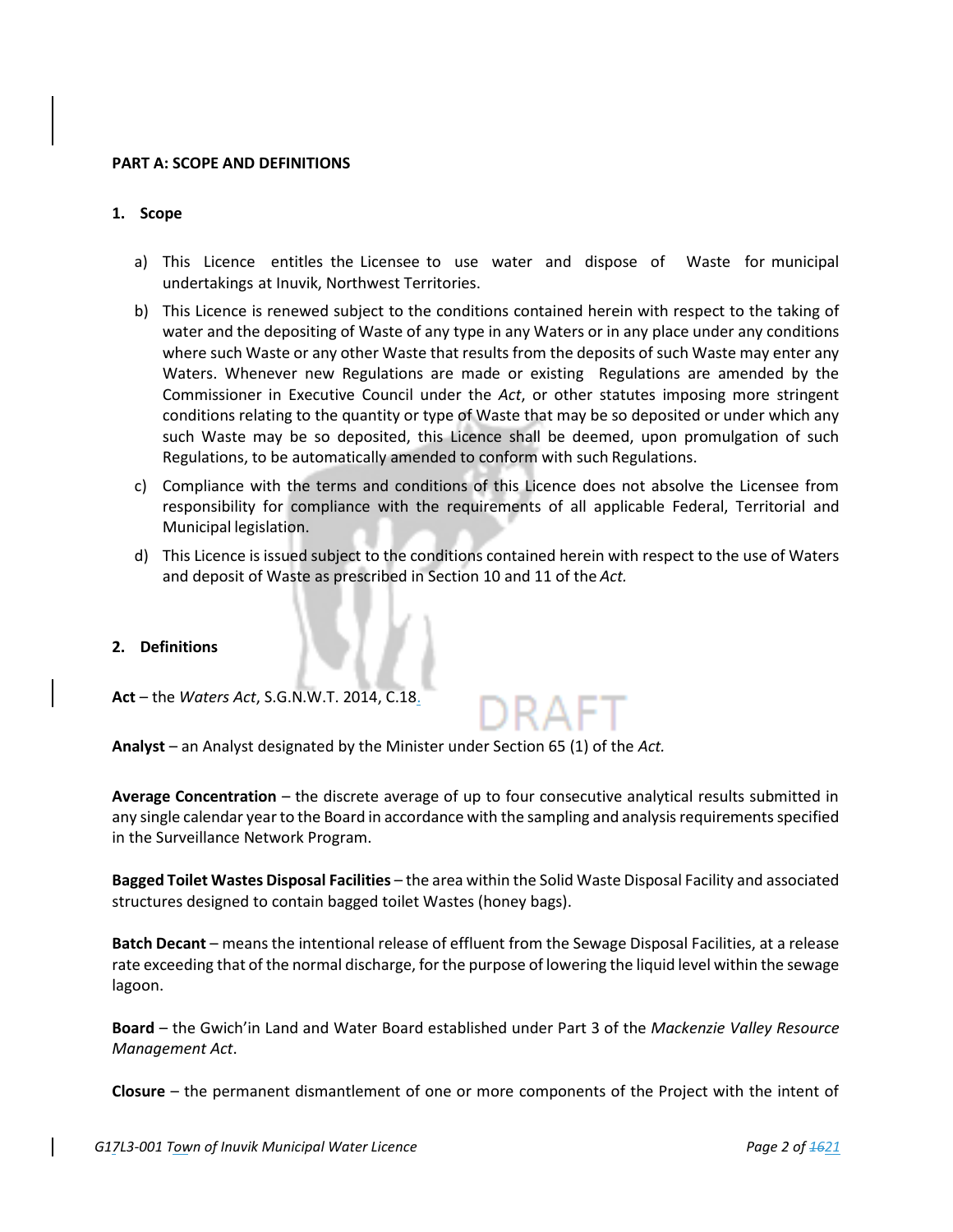making the components incapable of its intended use. This includes the removal of associated equipment and structures used in the construction or maintenance of the Project.

**Commercial Wastewater –** water and associated waste generated by the operation of a commercial enterprise, but does not include toilet water or greywater.

**Freeboard –** the vertical distance between water line and the lowest elevation of the effective water containment crest on a dam or dyke's upstream slope.

**Greywater** – all liquid Wastes from showers, baths, sinks, kitchens and domestic washing facilities, but does not include toilet Wastes.

**Hazardous Wastes** mean those Wastes with properties such as flammability, corrosiveness, or inherent toxicity and can pose a variety of risks, from skin damage on contact, to the contamination of ground water, surface water, or soil as a result of leaching into the environment when improperly treated, stored, transported, or disposed of, or otherwise managed.

**Inspector** – an Inspector designated by the Minister under Section 65 (1) of the *Act*.

**Licensee –** the holder of this Licence (The Town of Inuvik).

**Minister** – a duly appointed member of the Executive Council who is responsible for the Act.

**Modification** – an alteration to a physical work that introduces a new structure or replaces or eliminates an existing structure and does not alter the purpose or function of the work, but does not include an expansion.

**Professional Engineer** – a person registered with the Northwest Territories and Nunavut Association of Professional Engineers and Geoscientist, and whose principal field of specialization is appropriate to address the components of the undertaking at hand.

**Pumpout Sewage** – all toilet Wastes and/or Greywater collected by – of a vacuum truck for disposal at an approved facility.

**Reclamation** – activities which facilitate the return of areas affected by the Waste Disposal Facilities to a viable and, wherever practicable, self-sustaining ecosystems that are compatible with a healthy environment, human activities, and surrounding environment.

**Regulations** – Regulations promulgated pursuant to Section 63 of the *Act*.

**Sewage** – all Toilet Wastes and Greywater.

**Sewage Waste Disposal Facilities Sewage Disposal Facilities –** comprises the area and engineered structures designed to contain and treat Sewage as approved by the Board.

**Sewage Sludge** – the residual non-stabilized semi-solid material separated from Sewage as a result of a natural or other process at the Sewage Waste Disposal Facilities.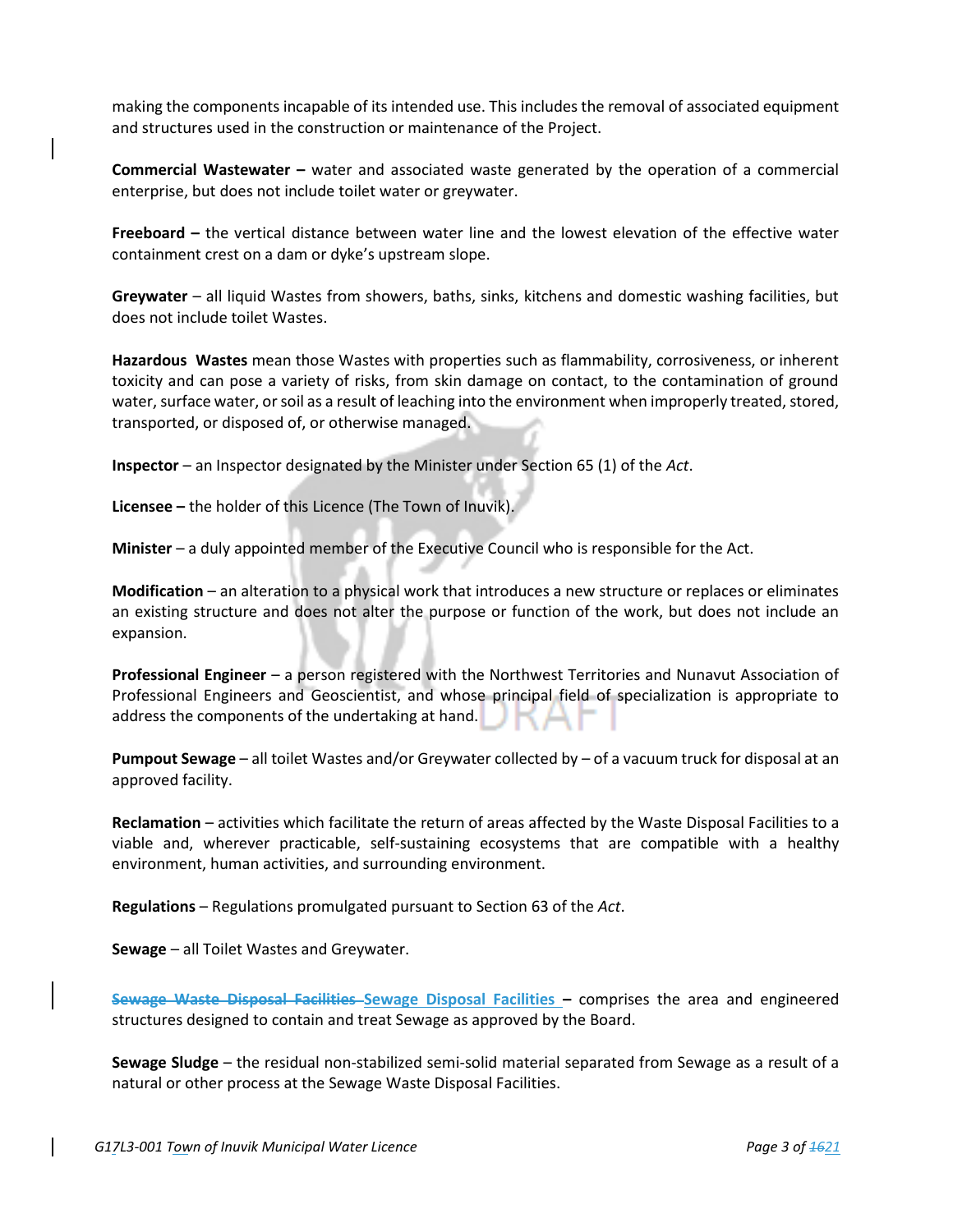**Solid Waste Disposal Facilities** comprises the area and associated structures designed to contain solid Wastes as approved by the Board.

**Spill** – to allow or accidentally release Waste from containment vessels or structures into the receiving environment.

**Spill Contingency Plan** – a document, developed in accordance with Indian Affairs and Northern Development Canada's Guidelines for Spill Contingency Planning (2007), that describes the set of procedures to be implemented to minimize the effects of a Spill.

**Surveillance Network Program (SNP)** – a monitoring program established to define environmental sampling and analysis requirements, as detailed in Annex A of this Licence, to collect water quality data, and to assess discharge quality, compliance with Licence terms and conditions, and the potential for impact on the environment.

**Toilet Wastes** – all human excreta and associated products, but does not include Greywater.

**Unauthorized Discharge** – a release or discharge of any Water or Waste not authorized under this Licence.

**Waste** – any substance defined as Waste as defined by Section 1 of the *Act.*

**Waste Disposal Facilities** mean all facilities designated for the disposal of Waste, and includes the Sewage Waste Disposal Facilities Sewage Disposal Facilities and the Solid Waste Disposal Facilities.

**Watercourse** – a natural watercourse, body of water or water supply, whether usually containing water or not, and includes groundwater, springs, swamps, and gulches, as defined in the Waters Regulations.

**Water** – any Water as defined by Section 1 of the *Act.* 

**Water Supply Facilities** – all facilities designed to collect, treat and supply water for municipal purposes. **Water Use** – a use of Water as defined by section 1 of the Act.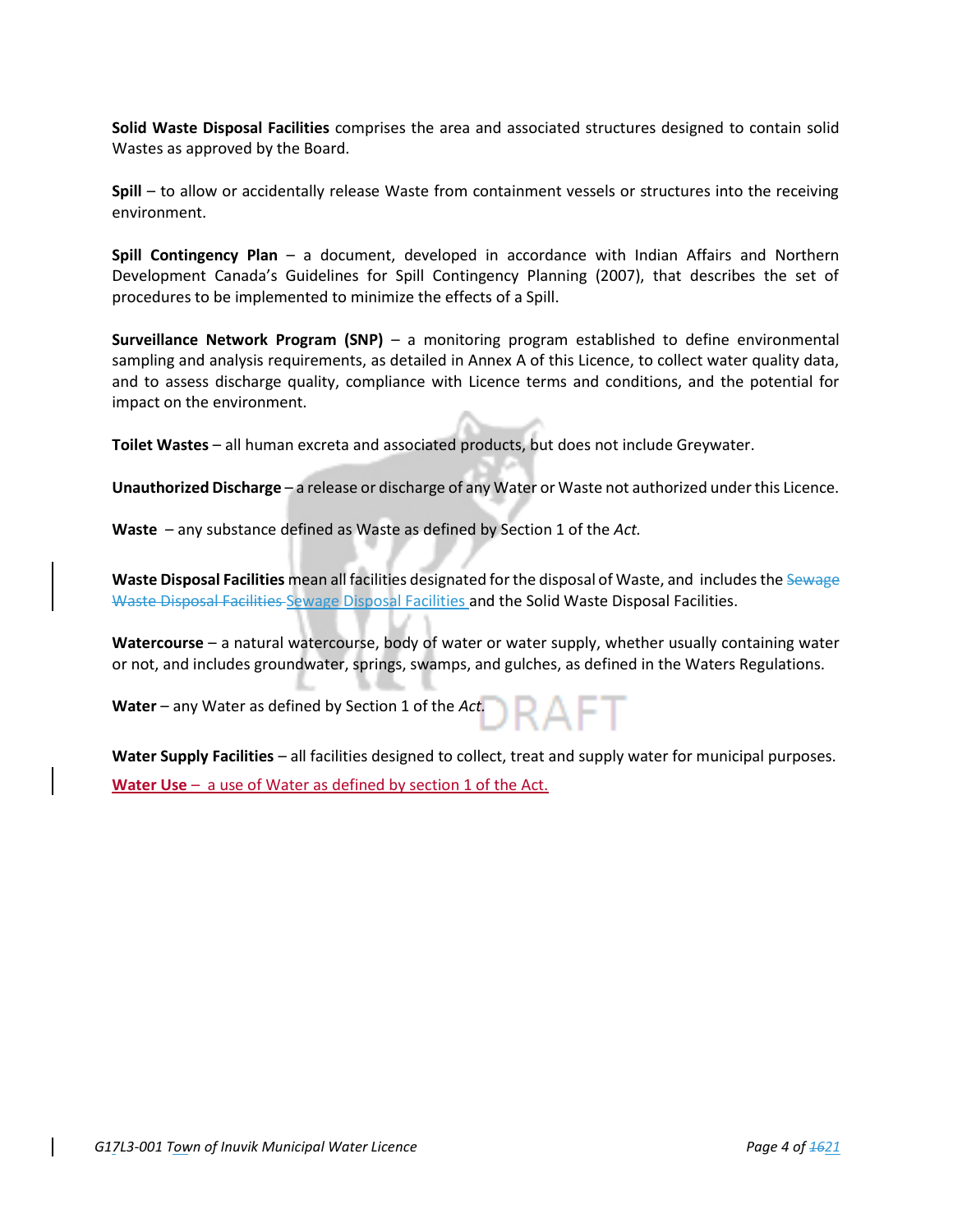#### **PART B: GENERAL CONDITIONS**

- The Licensee shall file an Annual Report with the Board in duplicate, with an additional copy to the inspector, not later than March 31<sup>st</sup> of the year following the calendar year reported, which shall contain the following information:
	- a) the monthly and annual quantities in cubic metres of fresh water obtained from all sources;
		- b) the monthly and annual quantities in cubic metres of each and all waste discharged;
		- $\epsilon$  the monthly and annual quantities of Sewage solids removed from the Sewage Disposal Facilities for disposal;
		- d) a summary of modifications and/or major maintenance work carried out on the Water Supply and Waste Disposal Facilities, including all associated structures;
		- e) tabular summaries of all data generated under the Surveillance Network Program, as approved by the Board;
		- f) tabular and graphic summaries of data generated for Parameters specified in Part D, Item 2 of this licence, as approved by the Board;
		- g) a list of unauthorized discharges;
		- h) an outline of any spill training and communications exercises carried out;
			- a summary of any abandonment and restoration work completed during the year and an outline of any work anticipated for the next year;
				- a summary of any studies requested by the Board that relate to waste disposal, water use or reclamation, and a brief description of any future studies planned;
				- a brief description of the annual review of the approved Operation and Maintenance Plans and any updates or revisions to these plans;

a report of the inspection required under Part D, item 9 of this licence;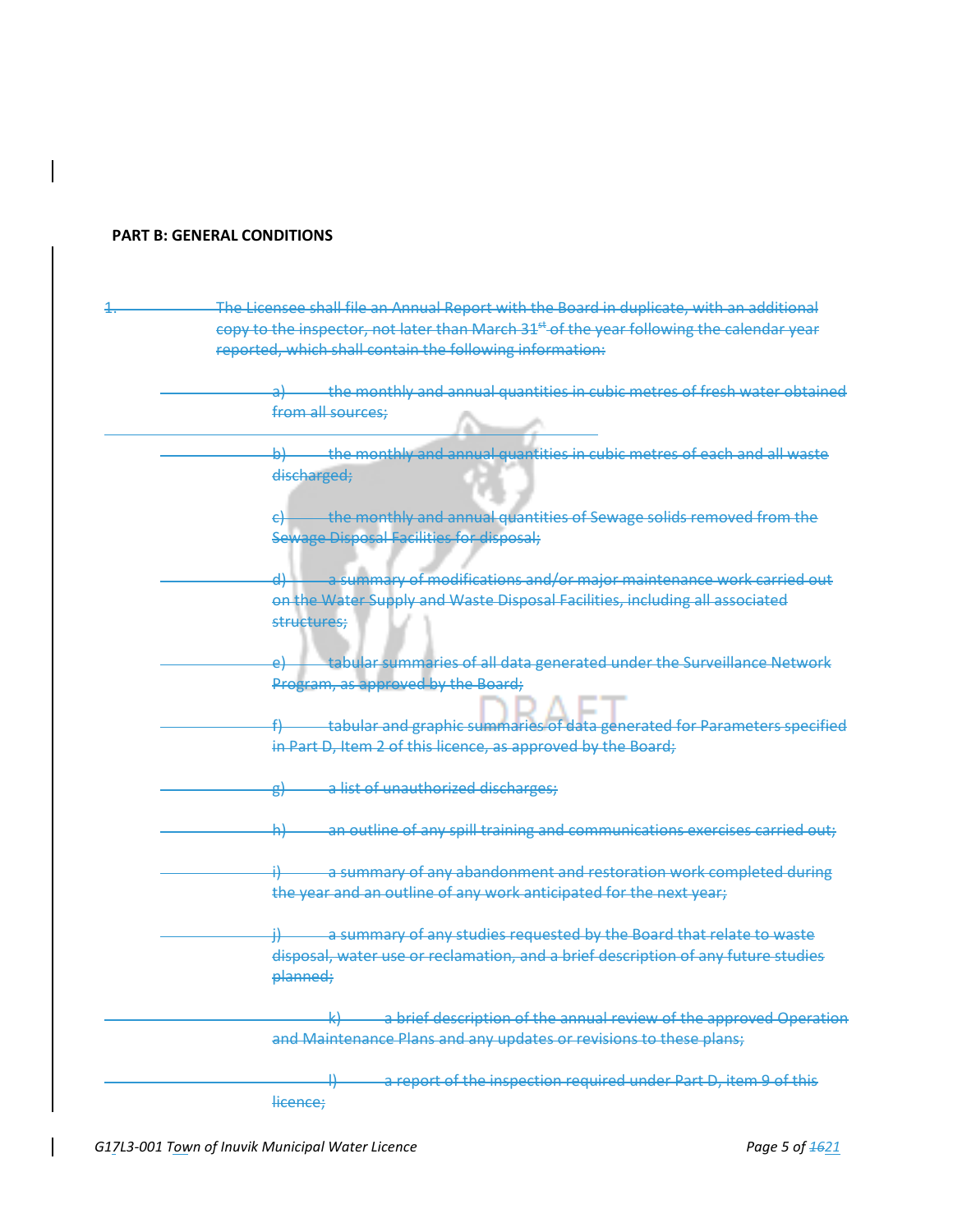any other details on water use or waste disposal requested by the Board by November 1<sup>st</sup> of the year being reported;

n) a summary addressing the performance of the Sewage Disposal Facilities and, if applicable, an outline of necessary steps to achieve optimal performance.

- 1. The Licensee shall operate in accordance with the plans and programs approved pursuant to the conditions of this Licence and with any revisions to the plans and programs as may be made pursuant to the conditions of this Licence and as approved by the Board. If any plan is not approved by the Board, the Licensee shall revise the plan as requested directed by the Board and resubmit it to the Board for approval.
- 2. The Licensee shall comply with the **Surveillance Network Program**, which is annexed to and forms part of this Licence, and any changes to the Surveillance Network Program as may be made by the Board.
- 3. The Licensee shall comply with the Schedules, which are annexed to, and form part of this Licence, and any changes to the Schedules as may be made by the Board.
- 4. The Schedules, Surveillance Network Program and any compliance dates specified in the Licence may be changed at the discretion of the Board. If any date for the submission of a plan, report, or program falls on a weekend or holiday, the plan, report, or program shall be submitted on the following business day.  $1.$
- 2.5.The Licensee shall submit to the Board and Inspector an **Annual Water Licence Report** no later than March 31 of the year following the year reported (January – December 31), which shall be in accordance with Schedule 1.
- 3. The Licensee shall comply with the Surveillance Network Program annexed to this Licence, and any amendment to the said Surveillance Network Program as may be made from time to time, pursuant to the conditions of this Licence.

The Surveillance Network Program and compliance dates specified in the Licence may be modified at the discretion of the Board.

- 4. The Licensee shall, within ninety (90) days of the issuance of this Licence, post the necessary signs, where possible, to identify the stations of the Surveillance Network Program. All postings shall be located and maintained to the satisfaction of an Inspector.
- 5.6. The Licensee shall , within ninety (90) days of issuance of this Licence, post signs in the appropriate areas to inform the public of the Water Supply Facilities, and Waste Disposal Facilities, and Surveillance Network Program stations.<sub>7</sub> All postings shall be located and maintained to the satisfaction of an Inspector.
- 6.7. Meters, devices or other such methods used for measuring the volumes of water obtained and Waste disposed and discharged shall be installed, operated and maintained by the Licensee to the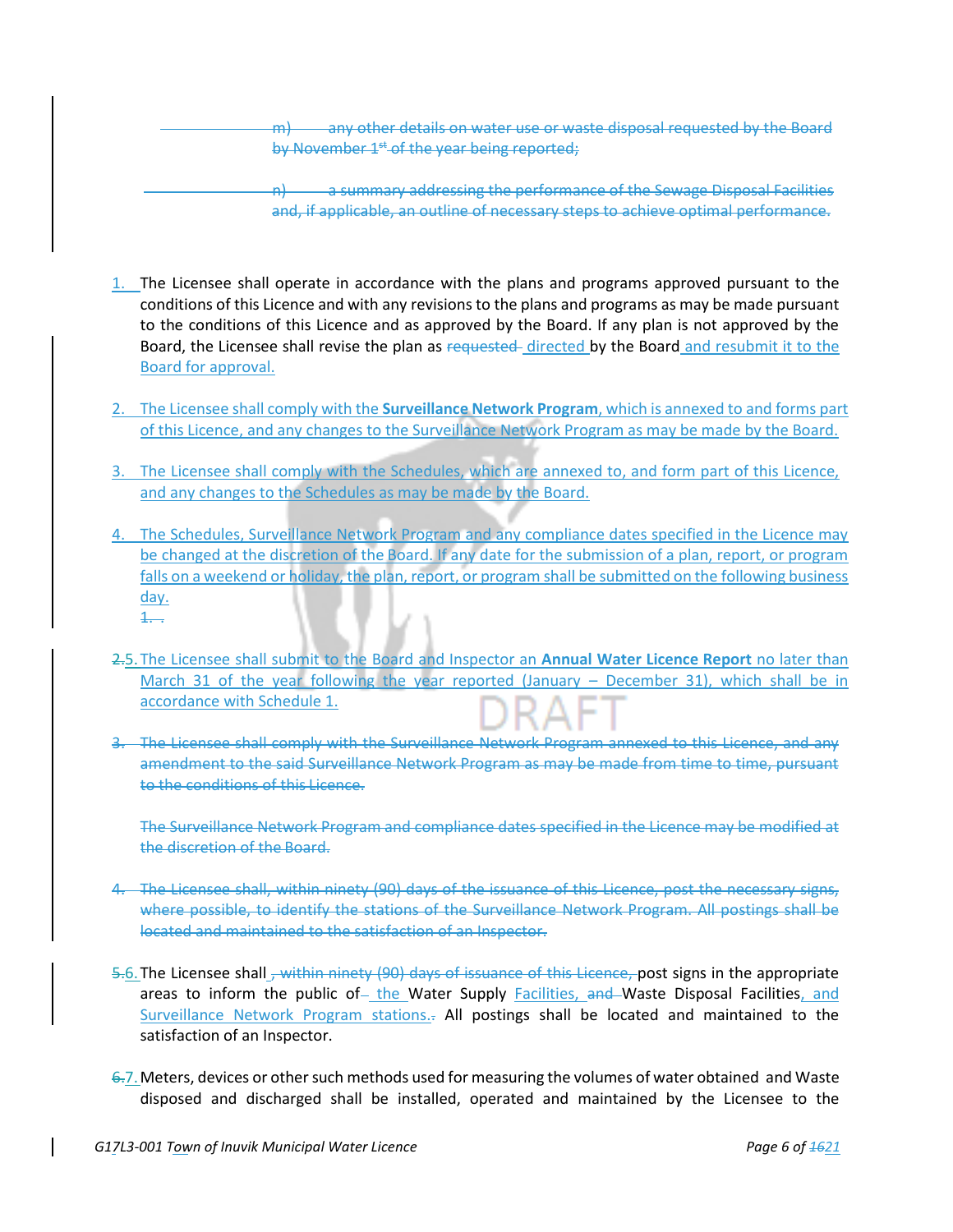satisfaction of an Inspector.

- 8. The Licensee shall ensure a copy of this Licence is maintained at the municipal office at all times, and that all employees conducting work related to any facilities within the scope of this Licence are made aware of the appropriate sections of the Licence.
- 9. The Licensee shall conduct further studies and submit the findings to the Board, if requested by the Board to do so at any time during the term of this licence.

# 10. All information submitted to the Board for this Licence shall:

- a) Be submitted in a form acceptable to the Board;
- b) Be in accordance with the Mackenzie Valley Land and Water Board's *Document Submission Standards*; and
- c) Include a section within each submission which identifies where the pertinent requirements of the Licence are addressed.
- 11.
- 12. All references to policies, guidelines, codes of practice, statutes, Regulations or other authorities shall be read as a reference to the most recent versions, unless otherwise denoted.

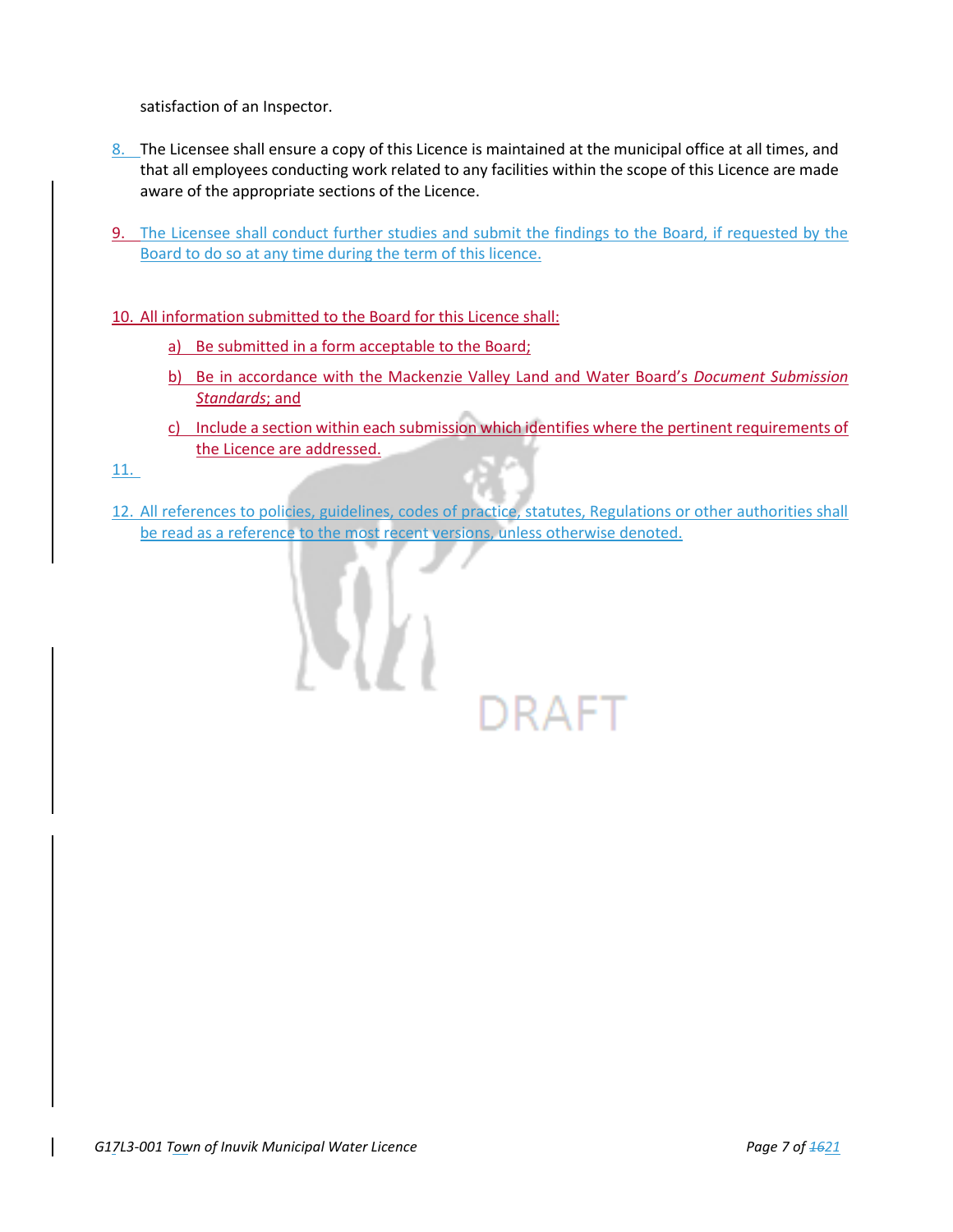#### **PART C: CONDITIONS APPLYING TO WATER USE**

- 1. The Licensee shall obtain all fresh water from Hidden Lake, Lake B and the Mackenzie River using the Water Supply Facilities, or sources otherwise approved by the Board.
- 2. The annual quantity of water taken for all purposes shall not exceed 1,000,000 cubic metres ( $m<sup>3</sup>$ ).
- 3. The Licensee shall equip and maintain the Water intake with a screen designed to prevent impingement and/or entrainment of fishwater intake hose used on the water pumps shall be equipped with a screen with a mesh size that is satisfactory to an Inspector and sufficient to ensure no entrainment of fish..
- 4. The Water Supply Facilities shall be maintained and operated to the satisfaction of an Inspector.

)RAFT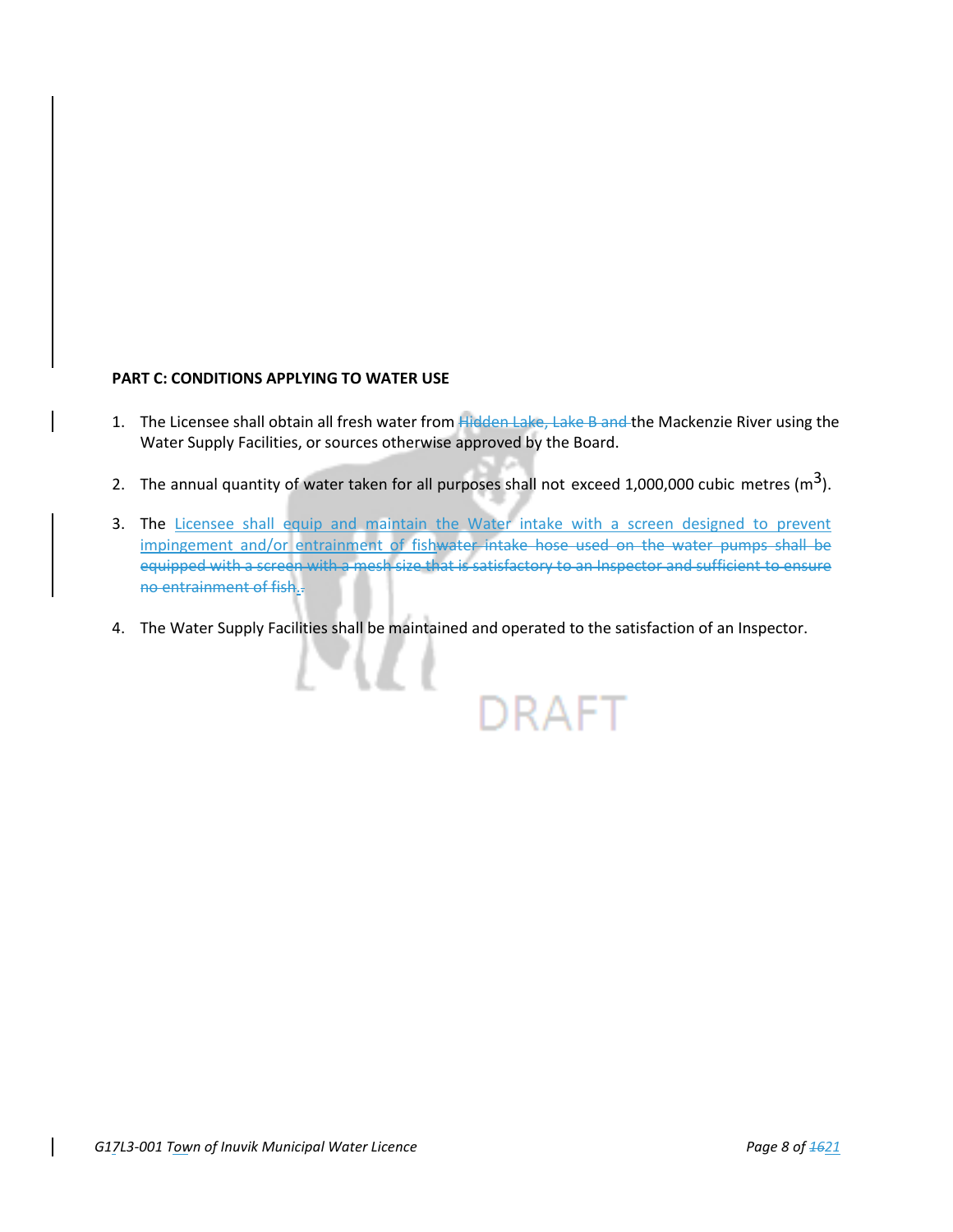## **PART D: CONDITIONS APPLYING TO WASTE DISPOSAL**

- 1. The Licensee shall ensure that any unauthorized Waste(s) associated with this undertaking do not enter any Waters.
- 2. The Licensee shall immediately notify the Board and Inspector of the exceedance of any effluent quality criterion.
- 3. Sewage and solid Waste from industrial, commercial and institutional operators working outside of the local government boundaries of Inuvik shall not be accepted at the Waste Disposal Facilities, unless otherwise authorized in writing by an Inspector.

IRAF.

# **Sewage**

- 1.4. The Licensee shall direct all piped and Pumpout Sewage to the Sewage Waste Disposal Facilities Sewage Disposal Facilities or as otherwise approved by the Board.
- 2.5. All effluent discharged from the Sewage Waste Disposal Facilities Sewage Disposal Facilities at Surveillance Network Program Station Number 0036-3 shall meet the following effluent quality standardscriteria:

| Parameter                                 | <b>Maximum Average Concentration</b> |  |
|-------------------------------------------|--------------------------------------|--|
| <b>Suspended Solids</b>                   | 70 mg/L                              |  |
| <b>BOD</b> <sub>5</sub> <sup>*</sup> CBOD | 150-135mg/L                          |  |
| <b>Faecal Coliforms</b>                   | 1 x 10 <sup>6</sup> CFU/100mL        |  |
| Oil and Grease                            | 5 $mg/L$                             |  |
|                                           | 6-9                                  |  |

\*In addition: The maximum concentration of any grab shall be 150mg/L. The total mass of BOD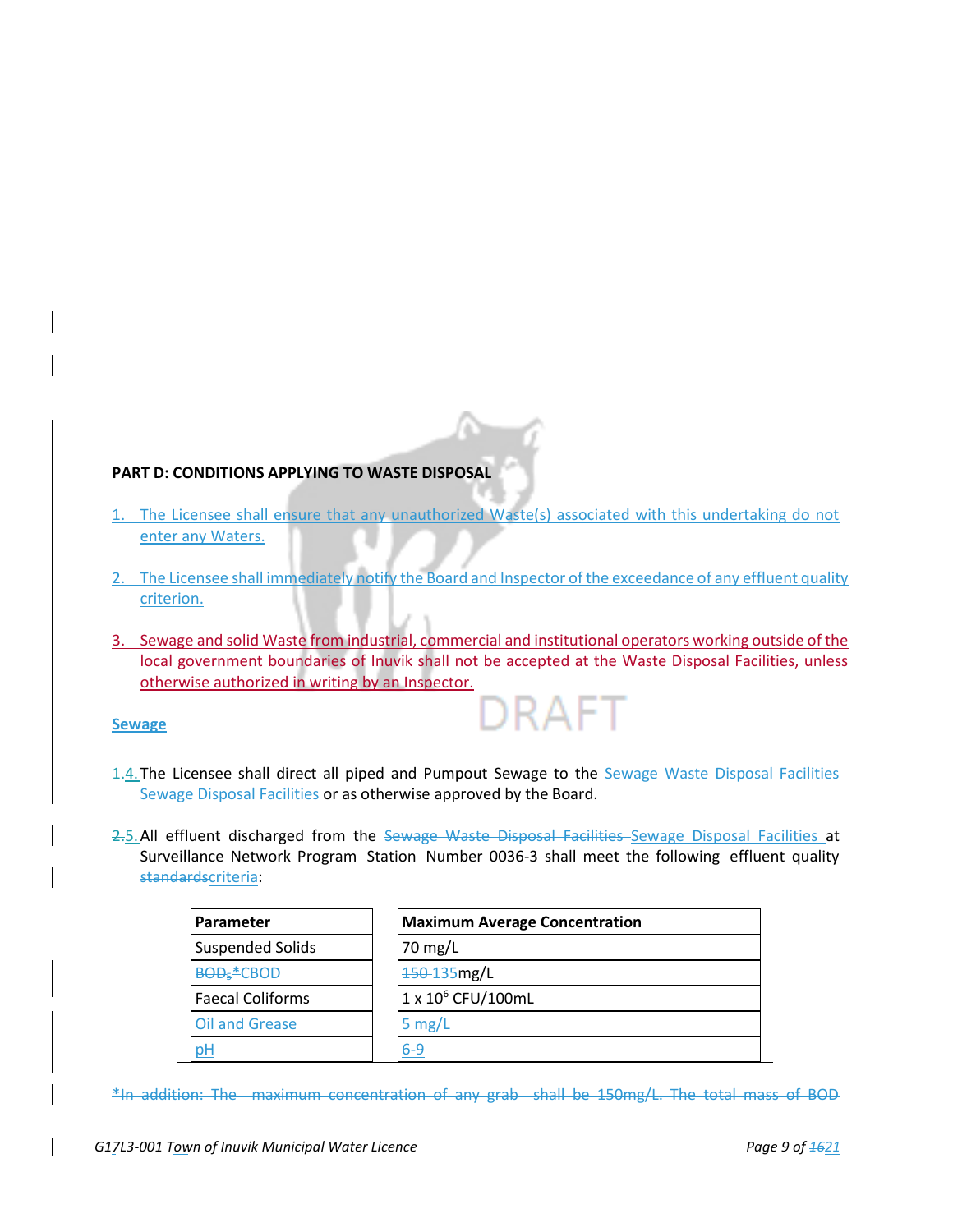discharges to the receiving water, on an annual basis, shall not be greater than 80 tonnes.

Waste discharged shall have a pH between 6 and 9, and no visible sheen of oil and grease.

- 3.6.A Freeboard limit of 1.0 metre, or as recommended by a Professional Engineer and as approved by the Board, shall be maintained al all dykes and earthfill structures associated with the Sewage Disposal Facilities.
- 7. The Licensee shall maintain and operate the The-Sewage Disposal Facilities shall be maintained and operated in such a manner as to prevent structural failure, and to the satisfaction of an Inspector.
- 4.8. The dams, dykes and other engineered earth structures designed to contain waste within the Sewage Disposal Facilities shall be inspected annually by a professional engineer to determine the stability of the structures.
- 5.9. The Licensee shall advise an Inspector at least ten (10) days prior to initiating the a Batch Decant of the sewage lagoon.
- $6.10$ . The Licensee shall notify the Board and Inspector, in writing, at least thirty (30) days prior to initiating the removal and burial of Sludge and sediments originating from the Sewage Disposal Facility.
- 7.11.All bagged toilet Wastes (honey bags) shall be disposed of at the Bagged Toilet Waste Disposal Facilities to the satisfaction of an Inspector.

#### **Solid Waste**

- 8.12. The Licensee shall dispose of all solid Wastes at the Solid Waste Disposal Facilities or as otherwise approved by the Board.
- 9.13. The Licensee shall maintain and operate the Solid Waste Disposal Facilities shall be maintained and operated to the satisfaction of an Inspector.
- 14. The Licensee shall contain all Hazardous materials in such a manner as to minimize the potential for migration of contaminants into any Waters, to the satisfaction of an Inspector.
- 15. The Licensee shall, within 24 months of the issuance of this Licence, provide to the Board for approval a **Solid Waste Disposal Fencing Plan**. The Plan shall describe how the Licensee will install and maintain fencing at the Solid Waste Disposal Facility that is capable of capturing windswept Waste, deterring wildlife, and preventing unauthorized persons from entering the site.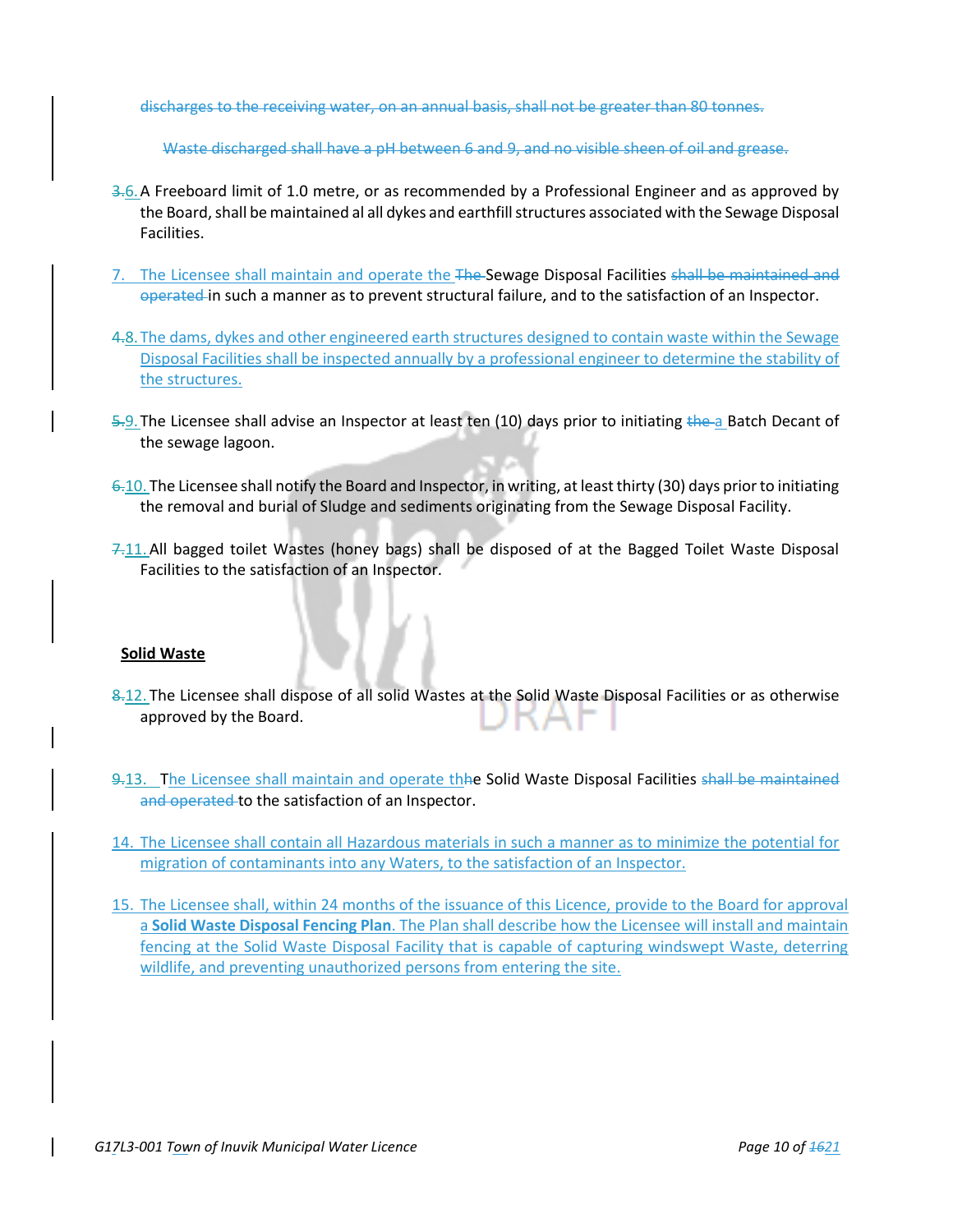

**PART E: CONDITIONS APPLYING TO OPERATION AND MAINTENANCE**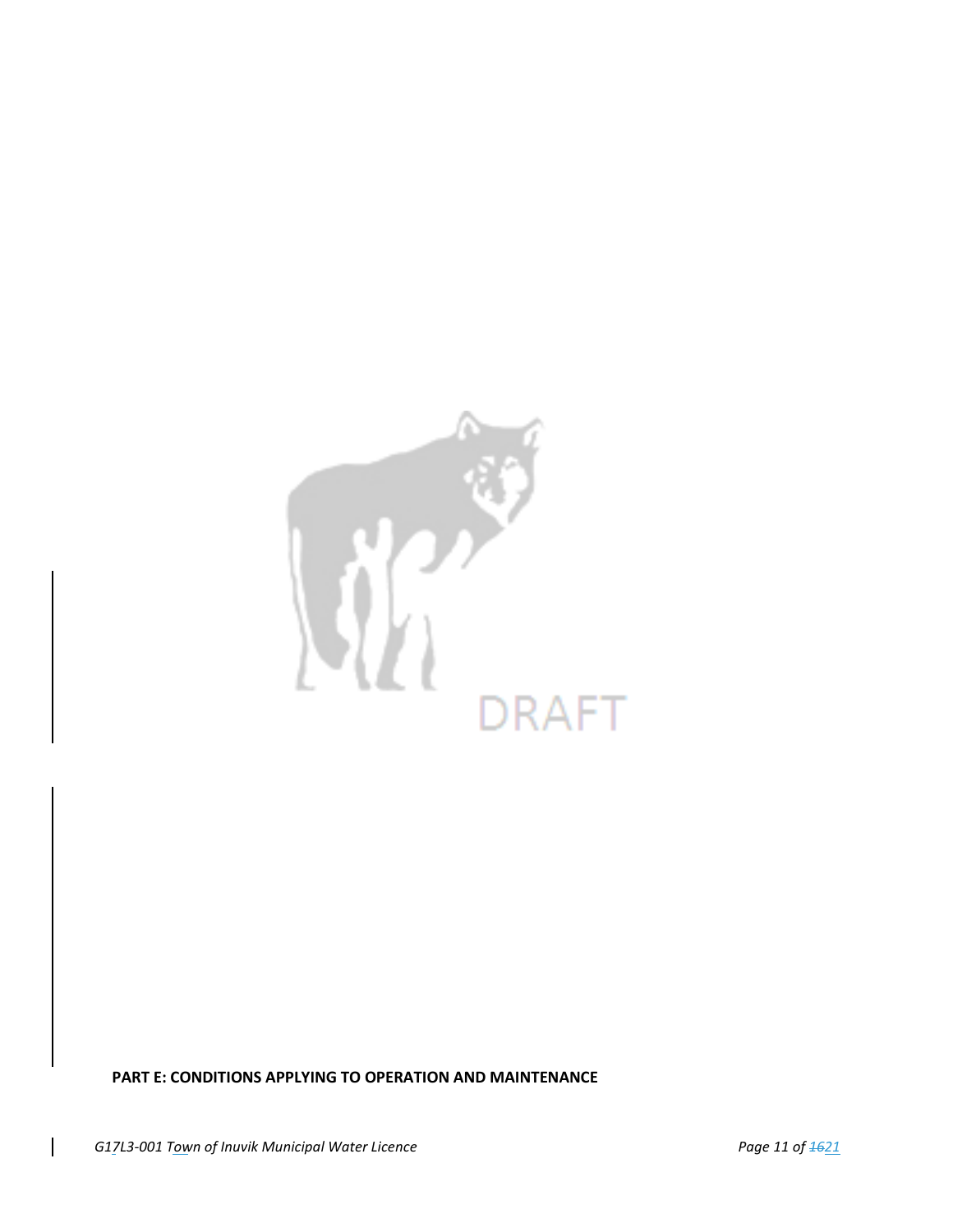- 1. The Licensee shall operate and maintain the Solid Waste Disposal Facilities in accordance with the approved Operation and Maintenance Plan submitted on February 6, 2017, until such a time as a new plan is approved by the Board.s.
- 2. The Licensee shall operate and maintain the Sewage Disposal Facilities Sewage Treatment Facilities in accordance with the submitted on February 6, 2017, until such a time as a new plan is approved by the Board.
- *3.* Within six months following the issuance of this Licence, the Licensee shall submit to the Board for approval, an Operations and Maintenance Plan for the Solid Waste Disposal Facilities. This plan shall include all information outlined in Schedule 2, part 1.
- 4. Within twelve months following the issuance of this Licence, the Licensee shall submit to the Board for approval, an updated Operations and Maintenance Plan for the Water Supply Facilities. This plan shall include all information outlined in Schedule 2, part 2.
- 5. Within twenty four months year following the issuance of this Licence, the Licensee shall submit to the Board for approval, an updated Operations and Maintenance Plan for the Sewage Disposal Facilities. This plan shall include all information outlined in Schedule 2, part 3.
- 6. The Licensee shall review the Operations and Maintenance Plans annually and modify the plans as necessary to reflect changes in design, operation and maintenance, or as otherwise required by the Board or Inspector. The proposed updates shall be submitted to the Board for approval.

DRAFT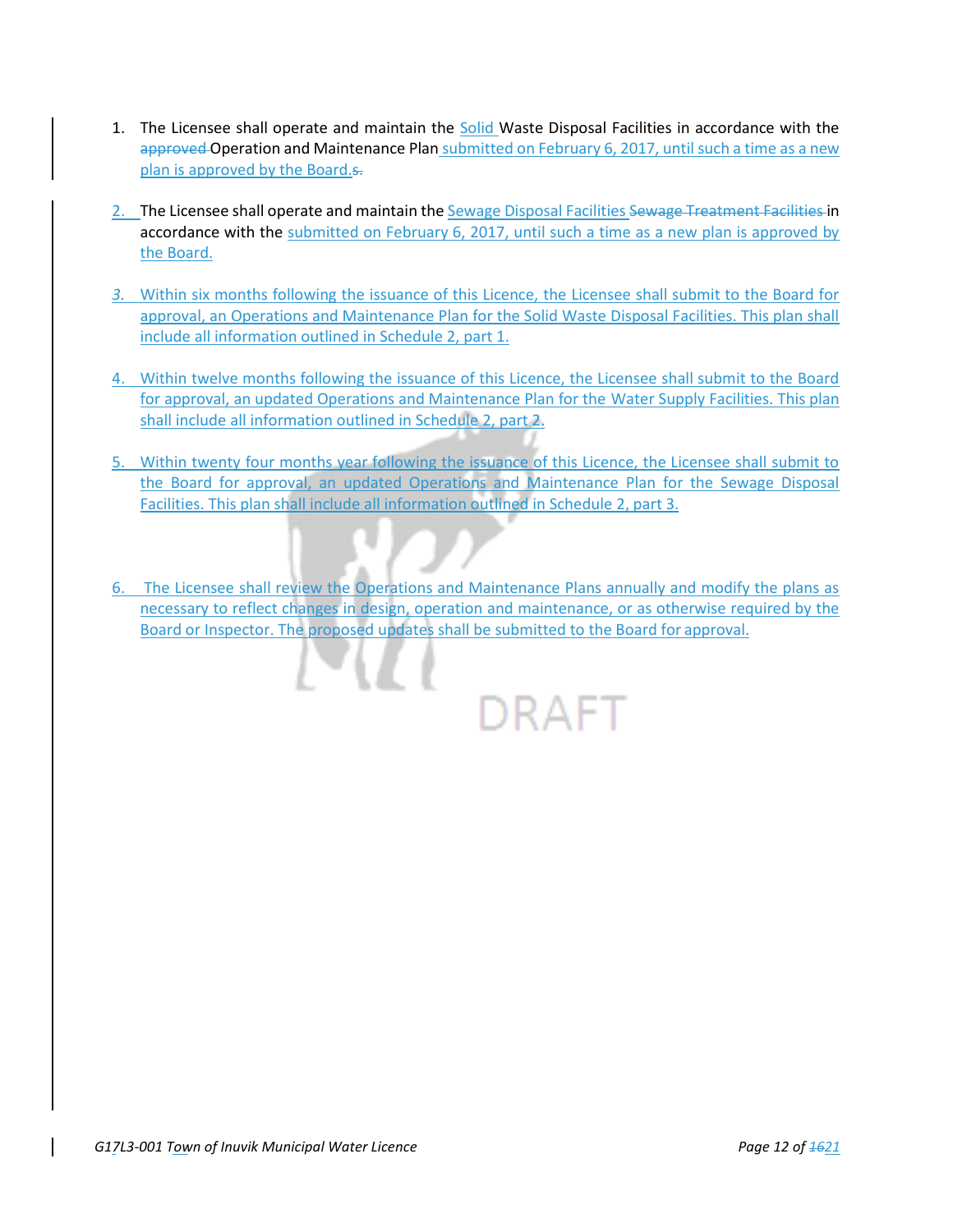## **PART F: CONDITIONS APPLYING TO CONSTRUCTION**

Prior to construction of any dams, dykes or structures intended to contain, withhold, divert or retain water or wastes, the Licensee shall submit to the Board for approval design drawings stamped by a qualified engineer registered in the Northwest Territories.

- 1. A minimum of sixty (60) days prior to the construction of any dams, dykes or structures intended to contain, treat, withhold, divert or retain Water or Wastes, other than as contemplated in the Contingency Plan, the Licensee shall submit to the Board for approval a construction plan and a design report signed and stamped by a Professional Engineer, which notes issued for construction or similar phrase.
- 1.2.Construction of designed structures as described in Part F, Item 1, shall be carried out in accordance with the recommendations of the Professional Engineer.
- 3. A minimum of ten (10) days prior to the commencement of construction of the structures referred to in Part F, Item 1, the Licensee shall provide written notification to the Board and an Inspector. Notification shall include the name and contact information for the construction superintendent.
- 4. Within ninety (90) days of the completion of the construction of the structures referred to in Part F, item 1, the Licensee shall submit to the Board an As-built Report which shall include as-built drawings stamped and signed by a Professional Engineer and descriptions and rationale for changes made that deviate from the final design drawings referred to in Part F, item 2, and notes final or similar phrase.
- 5. Any fill material used in the construction of the structures described in Part F, Item 1, must be clean and free of contaminants, and from a source that has been approved in writing by an Inspector.

DRAFT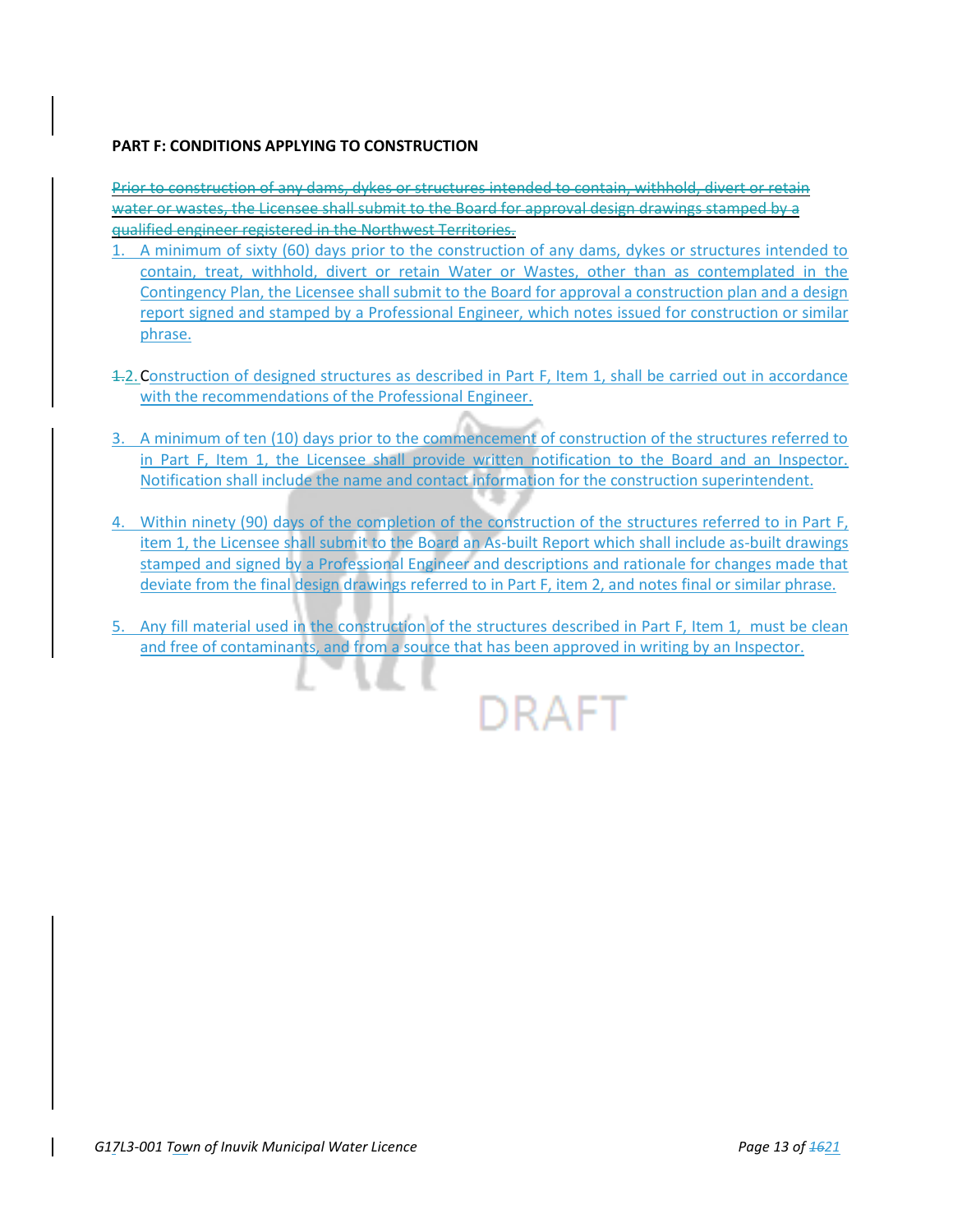## **PART G: CONDITIONS APPLYING TO MODIFICATIONS**

- 1. The Licensee may, without written approval from the Board, carry out Modifications to the Water Supply Facilities or Solid Waste Disposal Facilities provided that such Modifications are consistent with the terms of this Licence and the following requirements are met:
	- a) The Licensee has notified the Board in writing of such proposed Modifications at least sixty (60) days prior to beginning theModifications;
	- b) Such Modifications do not place the Licensee in contravention of either the Licence or the *Act*;
	- c) The Board has not, during the sixty  $(60)$  days following notification of the proposed Modifications, informed the Licensee that review of the proposal will require more than sixty (60) days;
	- c) An Inspector has authorized the proposed Modifications and provided a letter of notification to the Board; and

d)

 $\frac{d}{e}$ )Tthe Board has not rejected the proposed Modifications.

- 2. Modifications for which all of the conditions referred to in Part G, Item 1 have not been met may be carried out only with written approval from the Board.
- 3. A minimum of ten (10) days prior to the commencement of modifications referred to in Part G, Item 1, the Licensee shall provide written notification to the Board and an Inspector.
- 2.4.Within ninety (90) days of the completion of the Modifications referred to in Part G, item 1, the Licensee shall submit to the Board as-built drawings stamped and signed by a Professional Engineer, which notes "final" -or similar phrase.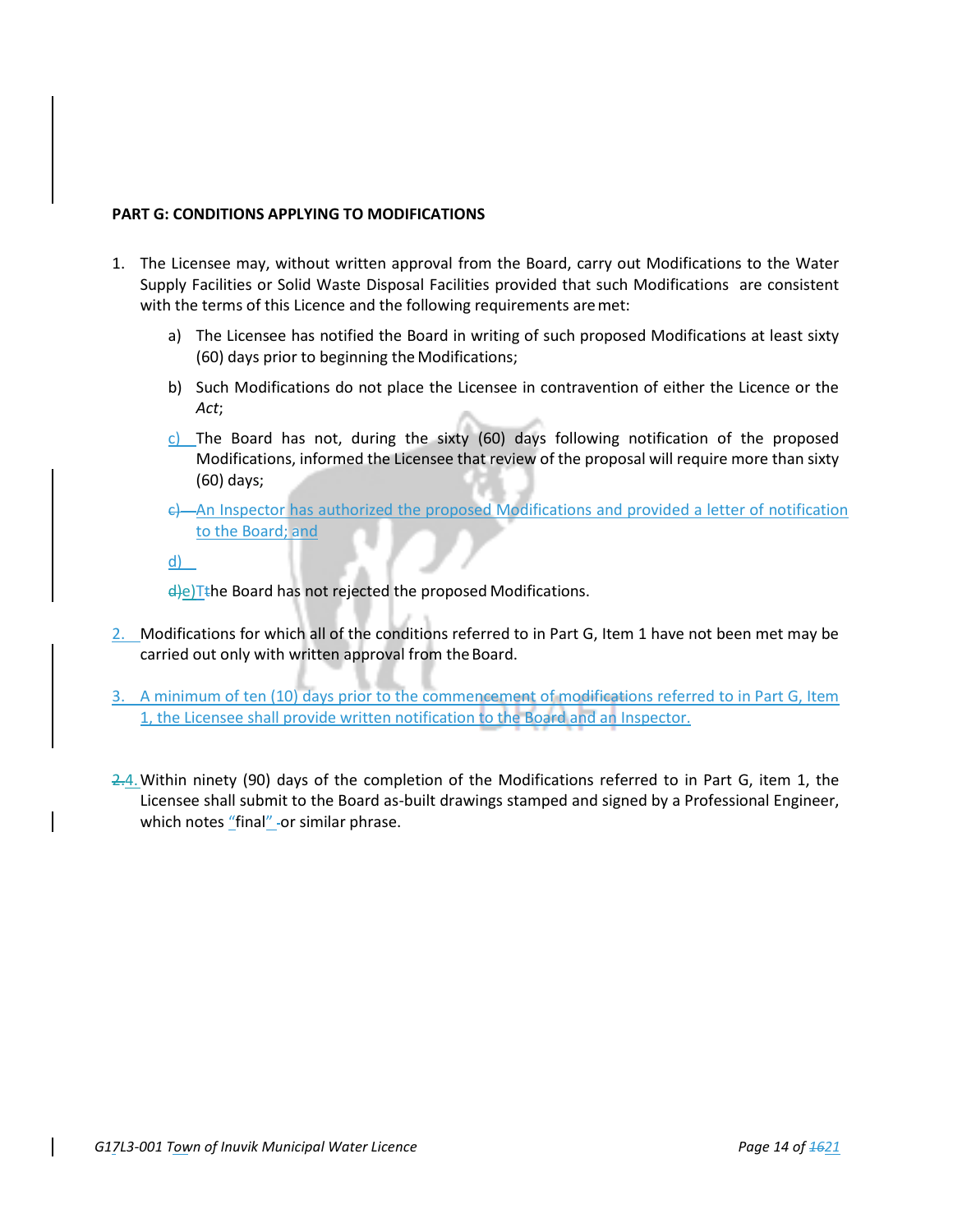# **PART H: CONDITIONS APPLYING TO SPILL CONTINGENCY PLANNING**

- 1. The Licensee shall act in accordance with the Spill Contingency Plan submitted on February 6, 2017, until such a time as a revised plan is approved by the Board.
- 2. Within eighteen months following the issuance of this Licence, the Licensee shall submit to the Board for approval, an updated Spill Contingency Plan in accordance with the *MVLWB Spill Contingency Plan Template for Municipal Water Licences*, which includes, but is not limited to, the following information:
	- a) Updated contact information for onsite personnel and outside organizations;
	- b) Clearly identified roles and responsibilities of On-site Supervisor and other spill responders;
	- c) An updated flow chart that clearly depicts the communication lines and the response duties of each member of the response team; and
	- d) A description of spill response training provided to on site personnel.
- 3. The Licensee shall review the Spill Contingency Plan annually, and if necessary, modify the plan to reflect changes in operation(s) and technology, chemicals or fuels, or as directed by the Board. The updated Spill Contingency Plan shall be submitted to the Board for approval, and shall include a summary of revisions.
- 4. If, during the period of this Licence, an unauthorized discharge of Waste occurs, or if such a discharge is foreseeable, the Licensee shall:
	- a) Implement the approved Spill Contingency Plan;
	- b) Report all Spills immediately via the (24) Hour NWT-Nunavut Spill Report Line (867) 920-8130 in accordance with the instructions contained in the NT-NU Spill Report Form and the Spills Working Agreement, Appendix A, Schedule 1 – Reportable Quantities for NT-NU Spills.;
	- c) Report each Spill to the Board and an Inspector within 24 hours; and
	- d) Submit to the Board and an Inspector a detailed report on each occurrence not later than thirty (30) days after initially reporting the event. The detailed report shall include descriptions of root causes, response actions, and any changes to procedures to prevent similar occurrences in the future.
- 5. All Spills and Unauthorized Discharges of Water or Waste shall be reclaimed to the satisfaction of an Inspector.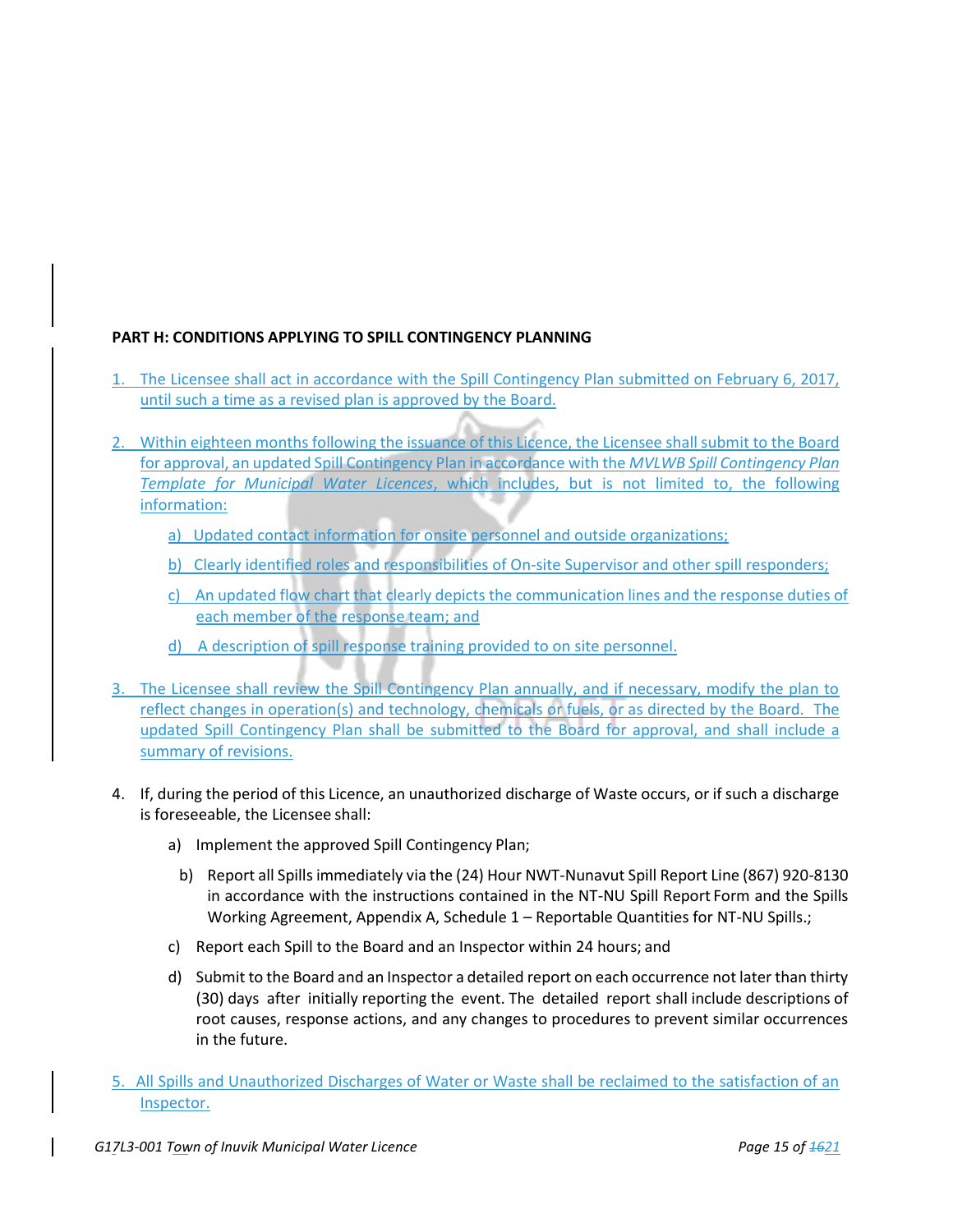# **PPART I: CONDITIONS APPLYING TO CLOSURE AND RECLAMATION**

| -             | The Licensee shall submit to the Board for approval an Abandonment and Restoration Plan<br>at least six (6) months prior to abandoning any Waste Disposal Facilities. The Plan shall<br>include, but not be limited to: |
|---------------|-------------------------------------------------------------------------------------------------------------------------------------------------------------------------------------------------------------------------|
| <del>al</del> | contaminated site remediation;                                                                                                                                                                                          |
|               | h'<br>leachate prevention;<br>ਕਾ                                                                                                                                                                                        |
|               | <u>an imnlamantation cchadula</u><br>◠<br><del>an miplementation scheuule</del><br>ᇬ                                                                                                                                    |
|               | maps delineating all disturbed areas, borrow material locations, and<br>d۱<br>cita.<br>ਰਾਦਰ<br>जा<br>facilities;                                                                                                        |
|               | consideration of altered drainage patterns;<br>$\sim$<br>ᇊ                                                                                                                                                              |
|               | type and source of cover materials;<br>п                                                                                                                                                                                |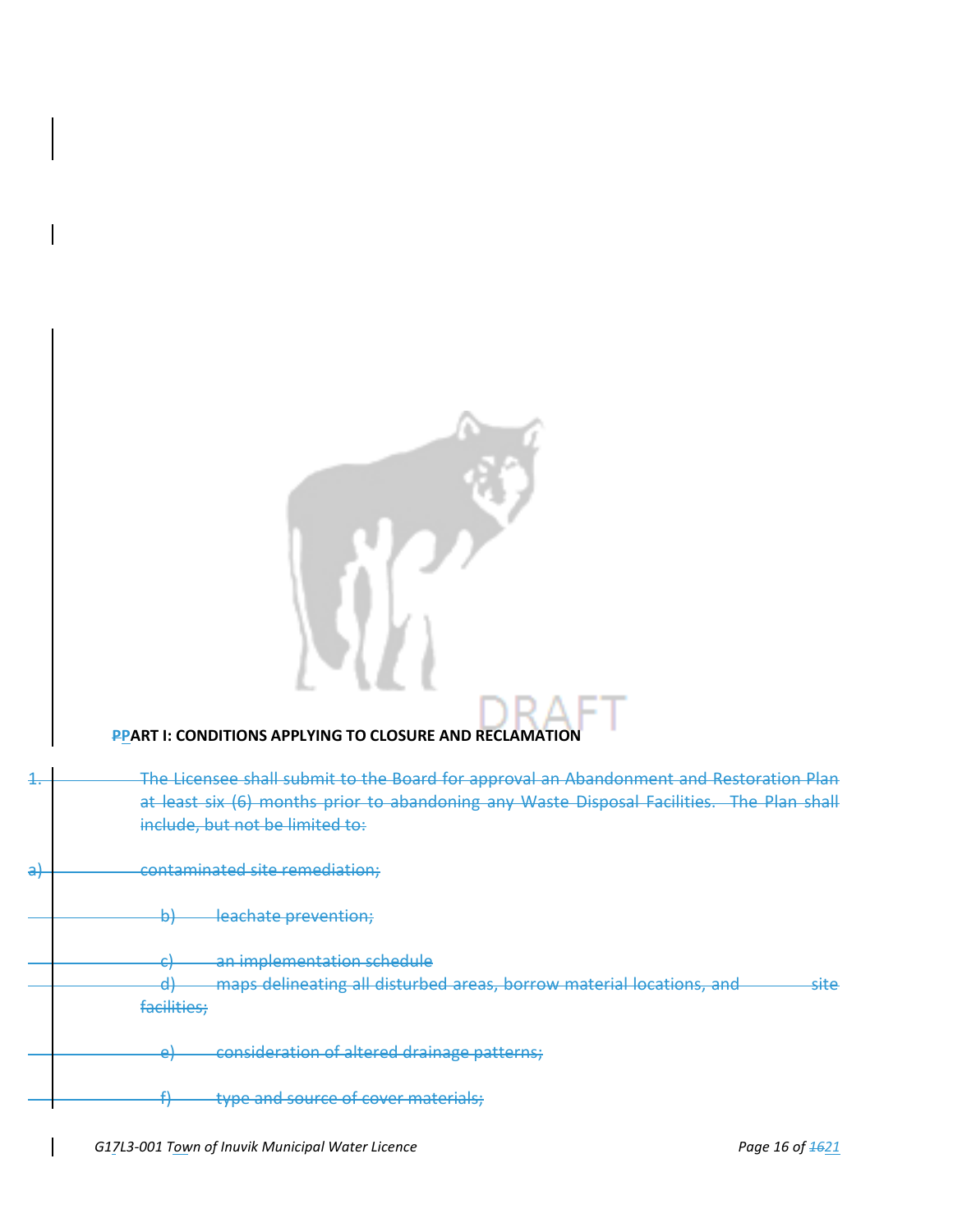g) future area use; and h) hazardous wastes. shall implement the Plan specified in the Board.

- 1. The Licensee shall submit to the Board for approval a Closure and Reclamation Plan at least six (6) months prior to the Closure of any Water Supply, Sewage or Solid Waste Disposal Facilities. The plan shall be in accordance with Schedule 3, item 1. The Plan shall include, but not be limited to, the following:
	- a) a description of the current conditions, including photographs;
	- b) maps delineating all disturbed areas, borrow material locations, and site facilities;
	- c) contaminated site remediation;
	- d) the potential for groundwater contamination (leachate prevention);
	- e) consideration of altered drainage patterns;
	- f) type and source of cover materials;
	- g) future area use;
	- h) hazardous wastes removal, transportation and disposal;
	- i) an implementation schedule; and
	- a restoration monitoring plan.



- 2. The Licensee shall implement the Plan specified in Part I, Item 1 as and when approved by the Board.
- 3. Upon implementation of the Closure and Reclamation Plan, the Licensee shall provide to the Board and Inspector updates of all Closure and Reclamation activities within the Annual Report as described in Part B, Item  $2.4$ .

**GGWICH'IN LAND AND WATER BOARD**

**Witness – Leonard DeBastien Chair – Paul Sullivan**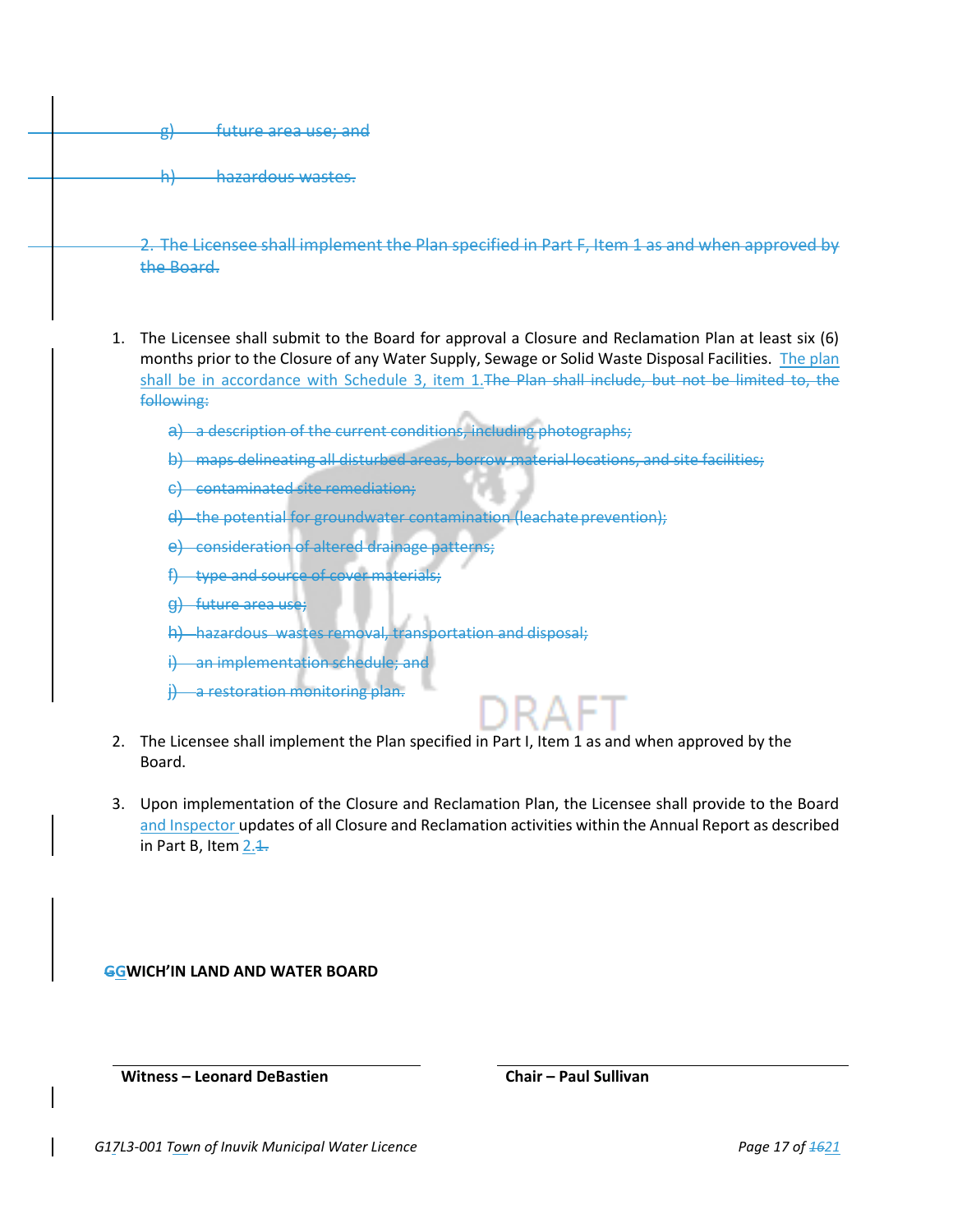

# **Schedule 1 – Annual Water Licence Report**

- 1. The **Annual Water Licence Report** referred to in Part B, item 4 of this Licence shall include, but not be limited to, the following information:
	- a) The monthly and annual quantities in cubic metres of fresh Water obtained from all sources;
	- b) The monthly and annual quantities in cubic metres of each and all Waste discharged to the Waste Disposal Facilities;
	- c) The annual quantity of Hazardous Waste stored on site and shipped off site (if any);
	- d) Tabular summaries of all data generated under the Surveillance Network Program (SNP) referred to in Part B of this Licence;
	- e) A summary of activities conducted in accordance with the approved Solid Waste Disposal Facility Fencing Plan, referred to in Part D, item 8 of this Licence undertaken during the previous calendar year;
	- f) Laboratory reports for all samples collected for the Surveillance Network Program, attached as an appendix;
	- g) Geographic coordinates for all Surveillance Network Program stations and a map showing station locations;
	- h) A summary of sludge management activities including results of depth and volume measurements, sludge removal and treatment;
	- i) A summary of the annual inspection of the dams, dykes and other engineered earth structures designed to contain waste within the Sewage Disposal Facilities, in accordance with Part D of this Licence;
	- j) A summary of Construction activities conducted in accordance with Part F ofthis Licence;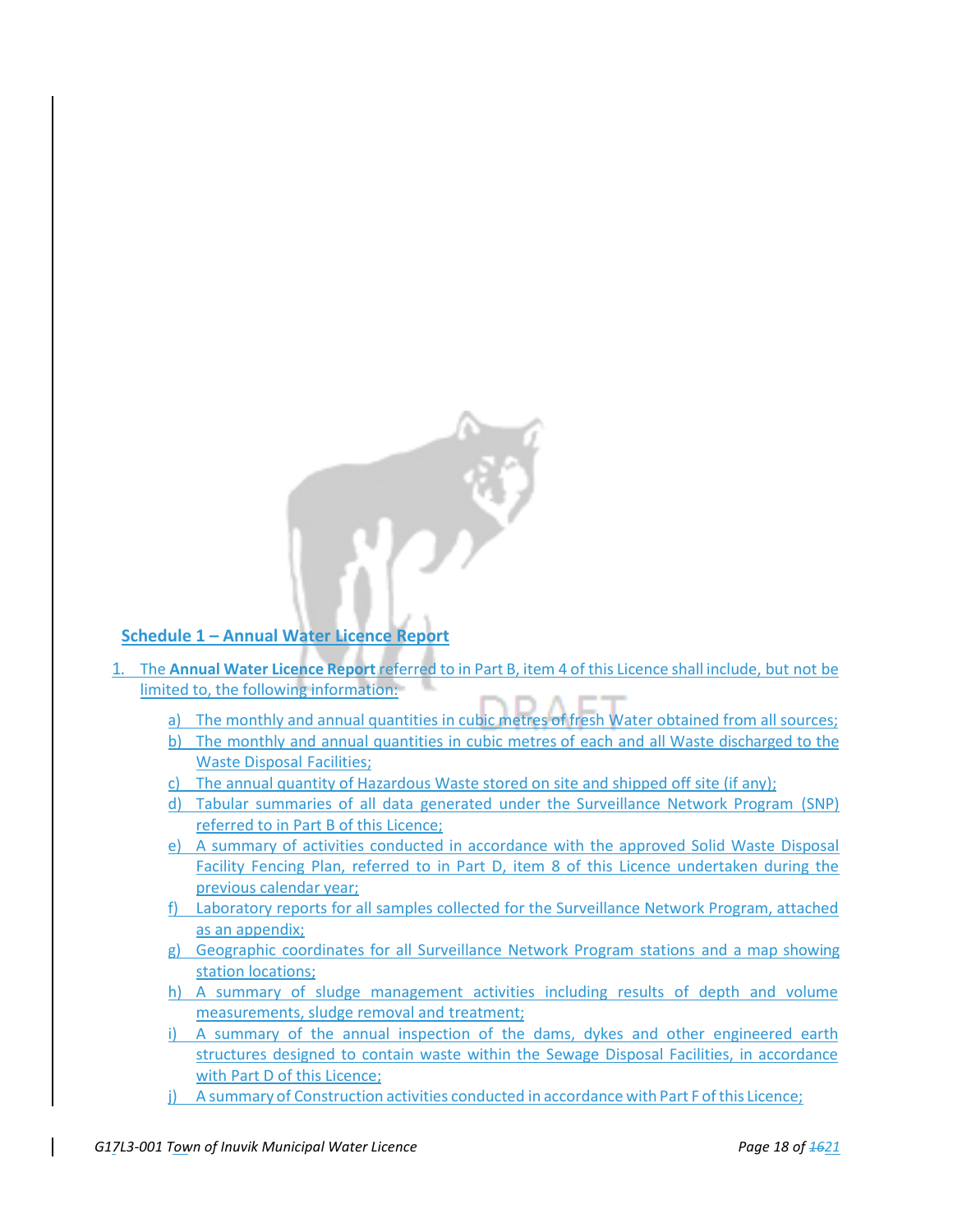- k) A summary of Modification activities and major maintenance work conducted on the Water Supply and Waste Disposal Facilities, including all associated structures, in accordance with Part G of this Licence;
- l) A list and description of all Unauthorized Discharges that occurred during the previous calendar year, including the date, NWT spill number, volume, location, and summary of the circumstances and follow-up actions taken, and the status (i.e. open or closed), in accordance with the reporting requirements referred to in Part H of this Licence;
- m) An outline of any spill training and communications exercises carried out during the previous calendar year;
- n) A summary of any closure and reclamation work completed during the year and an outline of any work anticipated for the next year;
- o) A summary of any studies requested by the Board that relate to Waste disposal, Water Use or Reclamation, and a brief description of any future studies planned;
- p) A summary of actions taken to address concerns, non-conformances, or deficiencies in any reports filed by an Inspector;
- q) A summary of any updates or revisions to the Spill Contingency Plan, Management Plans and Operation & Maintenance Plans; and
- r) Any other details on Water Use, operating procedures, Modifications, maintenance work, or other topics, requested by the Board on or before November 1 of the year being reported.

# **Schedule 2 – Operation and Maintenance**

- 1. The revised **Operation and Maintenance Plan for the Solid Waste Disposal Facilities** referred to in Part E, item 3 of this Licence shall include, but not be limited to, the following information:
	- a) All of the components outlined in the Board's *Operation and Maintenance Plan Template for Municipal Water Licences: Solid Waste Facility;*
	- b) A map showing all the components of the Solid Waste Disposal Facilities and SNP stations that monitor these facilities;
	- c) The remaining capacity or lifespan for each component of the Solid Waste Disposal Facilities;
	- d) Details about which sections of Solid Waste Disposal Facilities have been progressively reclaimed;
	- e) Frequency of compaction and cover of Waste, and source of cover material;
	- f) Use of drainage controls, measures employed to minimize standing water in wastecells, and contingency measures for leachate that does not receive approval to discharge;
	- g) Monitoring conducted under the Surveillance Network Program; and
	- h) Measures for the management of Hazardous Wastes;
	- i) Measures for climate change preparation and adaptation.
- 2. The revised **Operation and Maintenance Plan for the Water Supply Facilities** referred to in Part E, item 4 of this Licence shall include, but not be limited to, the following information: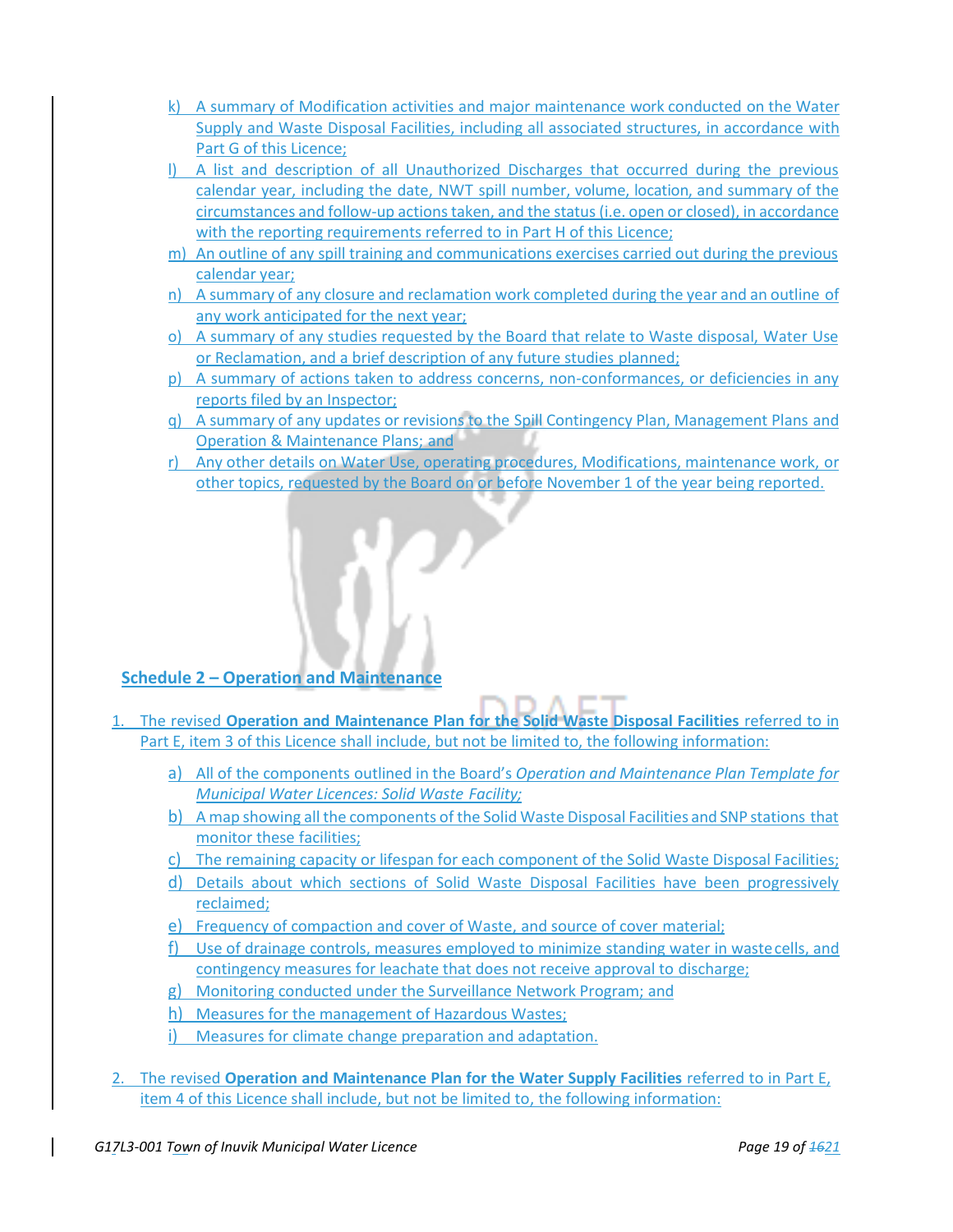- a) All of the components outlined in the Board's *Operation and Maintenance Plan Template for Municipal Water Licences: Water Treatment System;*
- b) Methods for the characterization of sludge generated at the Water Supply Facilities;
- c) Measures for the disposal of sludge generated at the Water Supply Facilities; and
- d) Measures for climate change preparation and adaptation.
- 3. The revised **Operation and Maintenance Plan for the Sewage Disposal Facilities** referred to in Part E, item 5 of this Licence shall include, but not be limited to, the following information:
	- a) All of the components outlined in the Board's *Operation and Maintenance Plan Template for Municipal Water Licences: Wastewater (Sewage) Treatment System;*
	- b) A map showing all the components of the Sewage Disposal Facilities and Surveillance Network Program stations that monitor these facilities;
	- c) Measures that will be taken to manage effluent that does not meet effluent quality criteria set out in Part D, item 4;
	- d) Sludge management, including how sludge depth is monitored, how sludge is managed, tested, removed, treated and disposed of; and
	- e) Water quality monitoring conducted under the Surveillance Network Program;
	- f) Measures for climate change preparation and adaptation.



# **Schedule 3 – Closure and Reclamation**

- 1. With regard to the facility being closed, the **Closure and Reclamation Plan** referred to in Part I, item 1 shall include, but not be limited to, the following information:
	- a) A description of existing conditions, including photographs;
	- b) Hazardous Wastes removal, transportation, and disposal;
	- c) Plans to minimize the potential for leachate to contaminate groundwater and surface runoff;
	- d) Consideration of altered drainage patterns;
	- e) Consideration of climate change effects;
	- f) Contaminated site remediation;
	- g) Type and source of cover materials;
	- h) Future area use;
	- i) A post-closure monitoring plan;
	- j) An implementation schedule; and
	- k) Maps delineating all disturbed areas, borrow material locations, and site facilities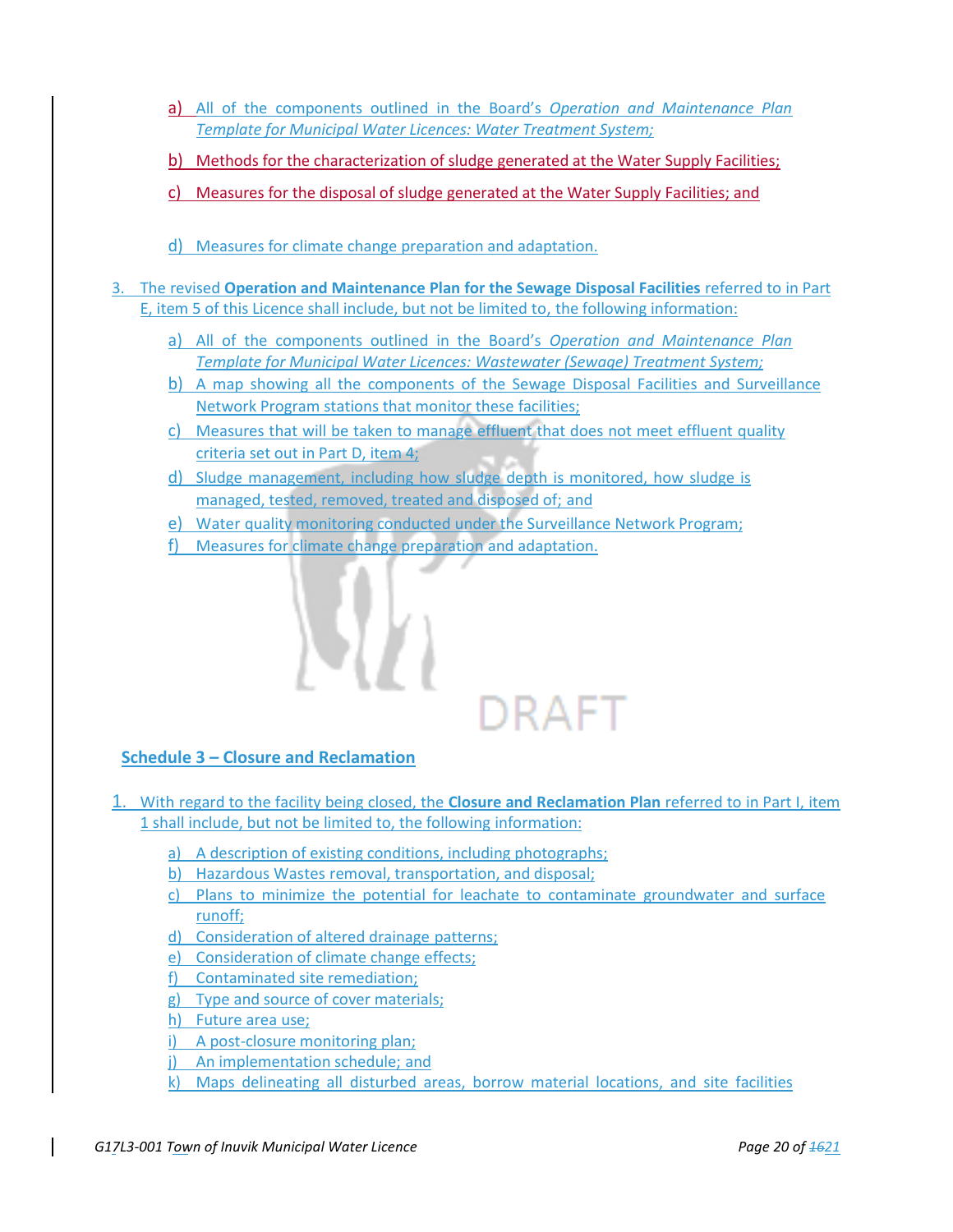including hydrological features and elevation contours.



**Annex A: Surveillance Network Program (SNP) Annexed to Water Licence G17L3-001 Part B, item 3 Town of Inuvik**

**Table of Contents:** Part A: Reporting Requirements Part B: Sampling and Analysis Requirements Part C: Surveillance Network Program Station Descriptions

## **Part A: Reporting Requirements**

- 1. The effective date of this Surveillance Network Program (SNP) is July 1, 2017
- 2. The Licensee shall include all of the data and information required in Part C of this Annexin the Annual Water Licence Report, as specified in Part B, item 2 of this Licence.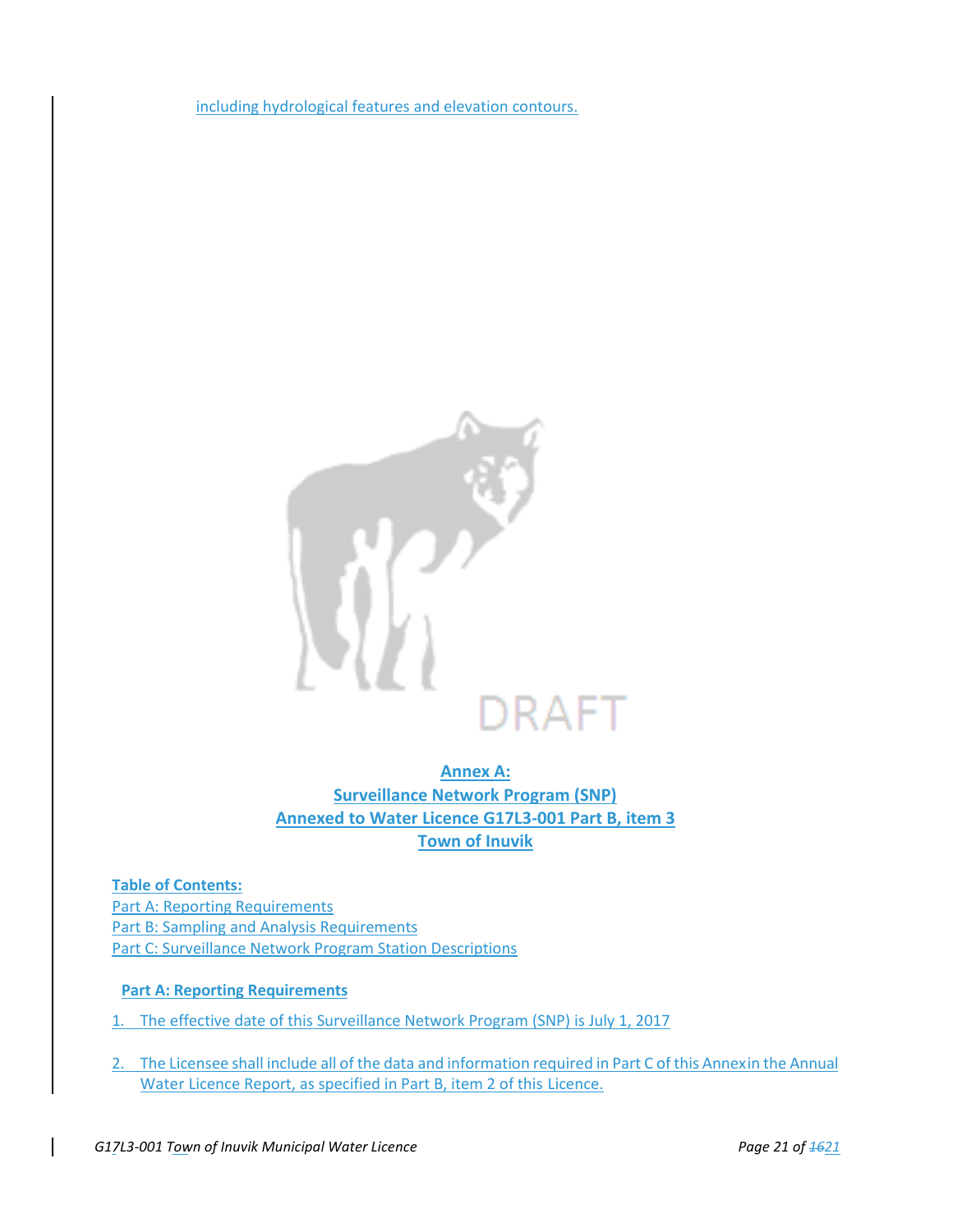3. The Licensee shall also provide SNP data at other times, if requested by an Inspector or the Board.

## **Part B: Sampling and Analysis Requirements**

- 1. More frequent sample collection or provision of data may be required at the request of an Inspector.
- 2. The location of sampling sites is subject to the approval of an Inspector. The Licensee shall workwith an Inspector to confirm suitability of sampling sites. Signs shall be posted as per Part B, item 5 of this Licence.
- 3. All sampling, sample preservation, and analyses shall be conducted in accordance with methods prescribed in the current edition of American Public Health Association's (APHA) *Standard Methods for the Examination of Water and Wastewater* at the time of analysis, or by other such methods approved by an Analyst.
- 4. All analyses shall be performed in a laboratory accredited by the Canadian Association for Laboratory Accreditation (CALA) for the specific analyses to be performed or as approved by an Analyst.

**Part C: SNP Station Descriptions and Monitoring Requirements**

| <b>SNP</b><br>坓 | <b>Location</b>                                                                                                             | <b>Sampling</b><br><b>Frequency</b> | <b>Sampling Parameters</b>         | <b>Rationale</b>                                                                               |
|-----------------|-----------------------------------------------------------------------------------------------------------------------------|-------------------------------------|------------------------------------|------------------------------------------------------------------------------------------------|
| 0036-1          | Raw Water intake<br>at the Mackenzie<br><b>River Water</b><br><b>Supply Facilities</b><br>(68°21'10.36"N<br>133°43'35.53"W) | <b>Monthly</b>                      | Volume of water in<br>cubic metres | To monitor the monthly and<br>annual quantity of Water<br>withdrawn for municipal<br>purposes. |

| 0036-2 | Hidden Lake<br>Pumphouse<br>(68°21'36.86"N<br>133°42'1.17"W) | <b>DISCONTINUED</b> | <b>DISCONTINUED</b> | <b>DISCONTINUED</b>            |
|--------|--------------------------------------------------------------|---------------------|---------------------|--------------------------------|
|        |                                                              |                     |                     |                                |
| 0036-3 | Decant Structure at                                          | <b>Monthly</b>      | p۲                  | Site of compliance. To monitor |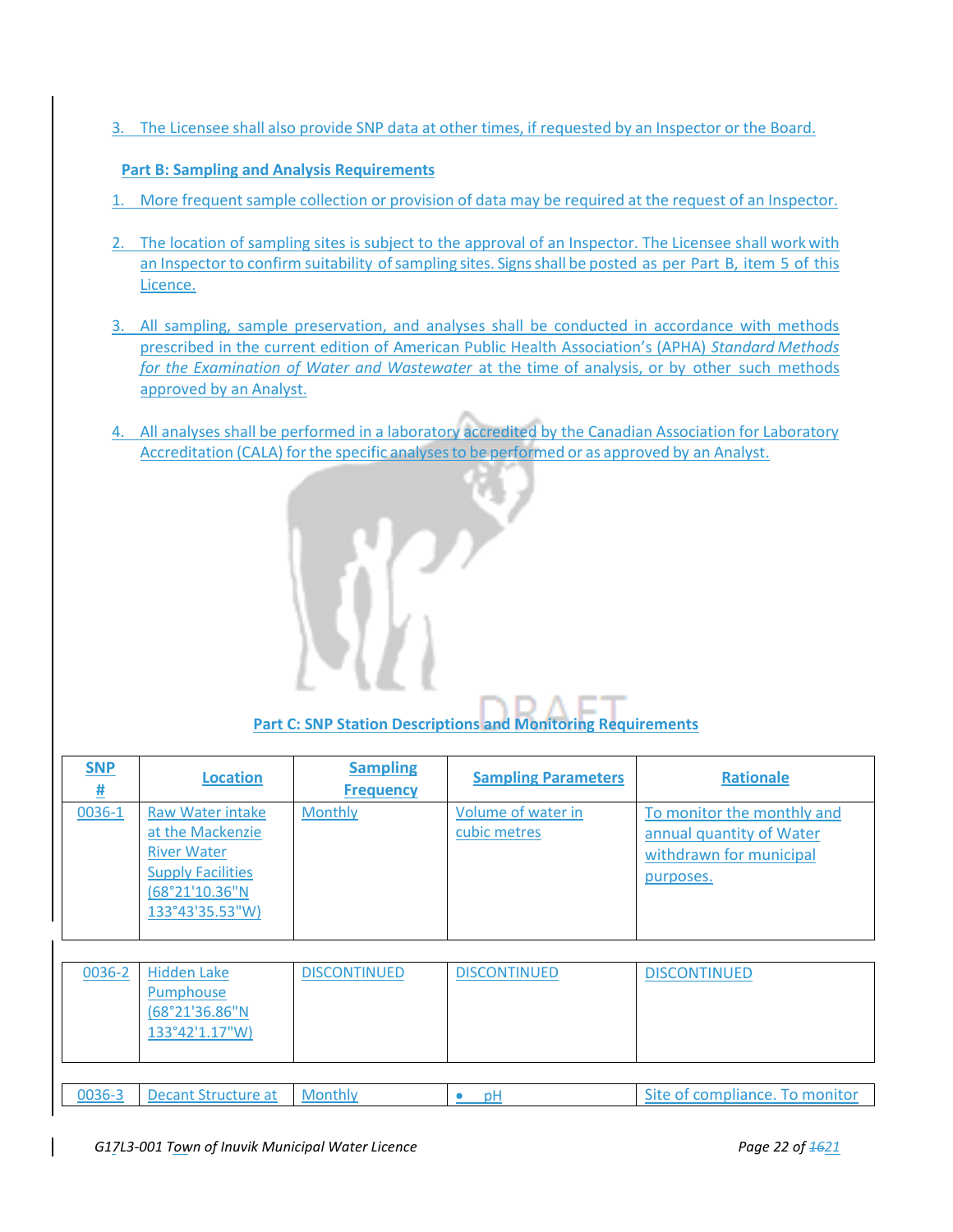| 0036-3 | the Sewage Disposal<br><b>Facilities</b><br>(68°22'20.58 "N<br>133°45'38.85"W)<br><b>Decant Structure at</b><br>the Sewage Disposal<br><b>Facilities</b><br>(68°22'20.58 "N<br>133°45'38.85"W) | 10 days before<br>$\bullet$<br>beginning a<br><b>Batch Decant</b><br>Once at the<br>$\bullet$<br>beginning of<br>the decant<br>Once in the<br>$\bullet$<br>middle of the<br>decant<br>Once at the<br>end of the<br>decant | CBOD <sub>5</sub><br>$\bullet$<br><b>Suspended Solids</b><br>$\bullet$<br>Ammonia<br>$\bullet$<br><b>Faecal Coliforms</b><br>$\bullet$<br><b>Oil and Grease</b><br>$\bullet$<br>pH<br>$\bullet$<br>CBOD <sub>5</sub><br>$\bullet$<br><b>Suspended Solids</b><br>$\bullet$<br>Ammonia<br>$\bullet$<br><b>Faecal Coliforms</b><br>$\bullet$<br><b>Oil and Grease</b><br>$\bullet$                                                                                                                                                                                                                                                                              | final effluent quality prior to<br>discharge to the Receiving<br>Environment.<br>Site of compliance. To monitor<br>final effluent quality prior to<br>discharge to the Receiving<br>Environment. |
|--------|------------------------------------------------------------------------------------------------------------------------------------------------------------------------------------------------|---------------------------------------------------------------------------------------------------------------------------------------------------------------------------------------------------------------------------|--------------------------------------------------------------------------------------------------------------------------------------------------------------------------------------------------------------------------------------------------------------------------------------------------------------------------------------------------------------------------------------------------------------------------------------------------------------------------------------------------------------------------------------------------------------------------------------------------------------------------------------------------------------|--------------------------------------------------------------------------------------------------------------------------------------------------------------------------------------------------|
| 0036-4 | Run-off below the<br><b>Solid Waste</b><br><b>Disposal Facilities</b><br>$(68°21'7" N, -$<br>133°41'1.3"W)                                                                                     |                                                                                                                                                                                                                           | pH<br>CBOD <sub>5</sub><br><b>Suspended Solids</b><br>$\bullet$<br>Sodium<br><b>Total Phosphate</b><br>$\bullet$<br>Magnesium<br>Sulphate<br>Potassium<br>Calcium<br><b>Total Phenols</b><br>$\bullet$<br><b>Total Chromium</b><br><b>Total Lead</b><br>$\bullet$<br><b>Total Phenols</b><br>$\bullet$<br><b>Total Chromium</b><br>$\bullet$<br><b>Total Lead</b><br>$\bullet$<br><b>Total Iron</b><br>$\bullet$<br><b>Total Nickel</b><br>$\bullet$<br><b>Total Copper</b><br>$\bullet$<br><b>Total Cadmium</b><br>$\bullet$<br><b>Total Zinc</b><br>$\bullet$<br><b>Total Mercury</b><br>$\bullet$<br>Conductivity<br>$\bullet$<br><b>TPH</b><br>$\bullet$ | To monitor potential impacts of<br>the Solid Waste Disposal<br><b>Facilities on surface</b><br>Water                                                                                             |
| 0036-5 | Run-off to two (2)<br>tundra ponds<br>located southwest<br>of the Solid Waste                                                                                                                  |                                                                                                                                                                                                                           | pH<br>$\bullet$<br>CBOD <sub>5</sub><br>$\bullet$<br><b>Suspended Solids</b><br>$\bullet$<br>Sodium<br>$\bullet$                                                                                                                                                                                                                                                                                                                                                                                                                                                                                                                                             | To monitor potential impacts of<br>the Solid Waste Disposal<br><b>Facilities on surface</b><br>Water                                                                                             |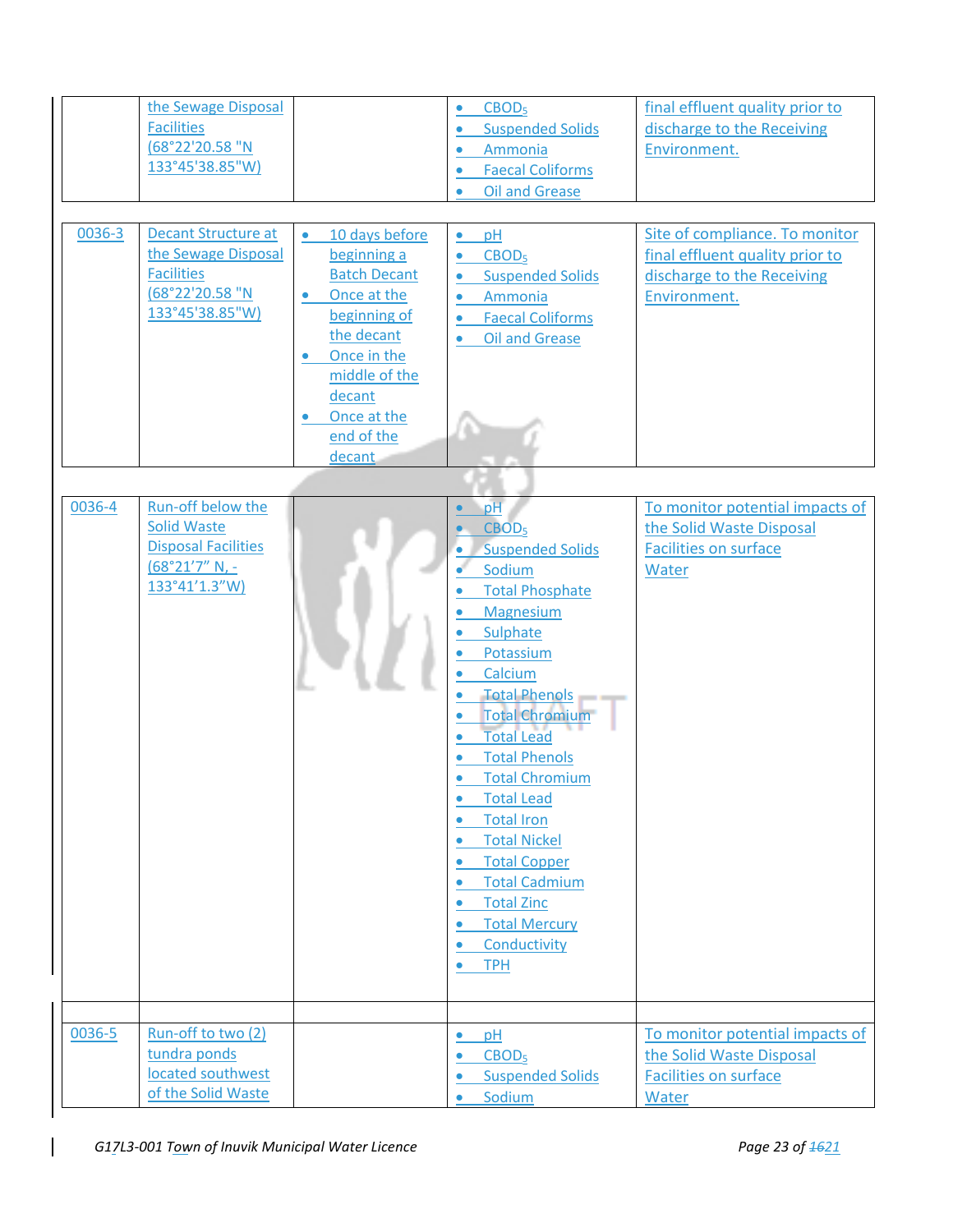|        | <b>Disposal Facilities.</b> | <b>Total Phosphate</b><br>$\bullet$  |                                  |
|--------|-----------------------------|--------------------------------------|----------------------------------|
|        | (68°20'36.22"N,             | Magnesium<br>$\bullet$               |                                  |
|        | 133°40'32.41"W)             | Sulphate<br>$\bullet$                |                                  |
|        |                             | Potassium<br>$\bullet$               |                                  |
|        |                             | Calcium<br>$\bullet$                 |                                  |
|        |                             | <b>Total Phenols</b>                 |                                  |
|        |                             | <b>Total Chromium</b>                |                                  |
|        |                             |                                      |                                  |
|        |                             | <b>Total Lead</b><br>$\bullet$       |                                  |
|        |                             | <b>Total Phenols</b><br>$\bullet$    |                                  |
|        |                             | <b>Total Chromium</b>                |                                  |
|        |                             | <b>Total Lead</b><br>$\bullet$       |                                  |
|        |                             | <b>Total Iron</b><br>$\bullet$       |                                  |
|        |                             | <b>Total Nickel</b><br>$\bullet$     |                                  |
|        |                             | <b>Total Copper</b>                  |                                  |
|        |                             | <b>Total Cadmium</b>                 |                                  |
|        |                             | Total Zinc                           |                                  |
|        |                             | <b>Total Mercury</b>                 |                                  |
|        |                             | Conductivity                         |                                  |
|        |                             | <b>TPH</b>                           |                                  |
| 0036-6 | "Gate Pond" near            | pH                                   | To monitor potential impacts of  |
|        | the SW corner of            | CBOD <sub>5</sub>                    | the Sewage Lagoon on surface     |
|        | the Sewage Disposal         | <b>Suspended Solids</b><br>۰         | Water                            |
|        | <b>Facilities</b>           | Ammonia                              |                                  |
|        | (68°21'51.45"N,             | <b>Faecal Coliforms</b>              |                                  |
|        | 133°45'1.00"W)              |                                      |                                  |
|        |                             |                                      |                                  |
| 0036-7 | "Far Pond" near the         | pH<br>$\bullet$                      | To monitor potential impacts of  |
|        | northwest corner of         | CBOD <sub>5</sub>                    | the Sewage Lagoon on surface     |
|        | the Sewage Disposal         |                                      |                                  |
|        | <b>Facilities</b>           | <b>Suspended Solids</b><br>$\bullet$ | Water                            |
|        | (68°22'15.73"N <sub>L</sub> | Ammonia<br>$\bullet$                 |                                  |
|        | 133°45'41.60"W)             | <b>Faecal Coliforms</b>              |                                  |
|        |                             |                                      |                                  |
|        |                             |                                      |                                  |
| 0036-8 | <b>Twin Lakes at Happy</b>  | pH<br>$\bullet$                      | <b>Control for Sewage Lagoon</b> |
|        | <b>Valley</b>               | CBOD <sub>5</sub><br>$\bullet$       | <b>Sampling</b>                  |
|        | (68°21'39.14"N,             | <b>Suspended Solids</b><br>$\bullet$ |                                  |
|        | 133°44'28.10"W)             | Ammonia<br>$\bullet$                 |                                  |
|        |                             | <b>Faecal Coliforms</b><br>$\bullet$ |                                  |
|        |                             |                                      |                                  |
|        |                             |                                      |                                  |
| 0036-9 | <b>Boot Creek</b>           | pH<br>$\bullet$                      | To monitor potential impacts of  |
|        | upstream of Boot            | CBOD5<br>$\bullet$                   | the Solid Waste Disposal         |
|        | Lake                        | <b>Suspended Solids</b><br>$\bullet$ | <b>Facilities on surface</b>     |
|        | (TBD)                       | Sodium<br>$\bullet$                  | Water                            |
|        |                             | <b>Total Phosphate</b><br>$\bullet$  |                                  |
|        |                             | Magnesium<br>$\bullet$               |                                  |
|        |                             | Sulphate<br>$\bullet$                |                                  |
|        |                             | Potassium                            |                                  |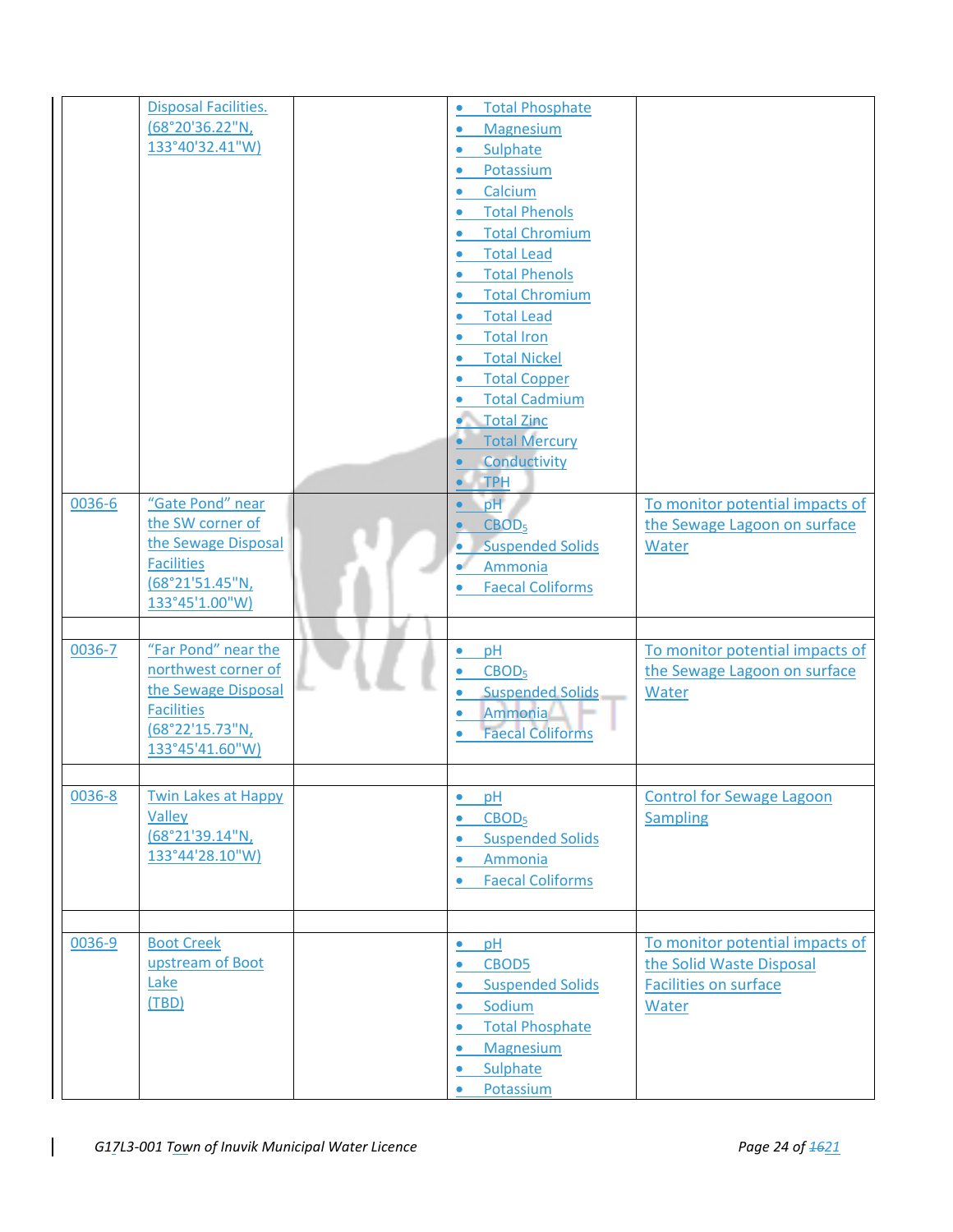| Calcium<br>$\bullet$              |
|-----------------------------------|
| <b>Total Phenols</b>              |
| <b>Total Chromium</b>             |
| <b>Total Lead</b><br>٠            |
| <b>Total Phenols</b><br>$\bullet$ |
| <b>Total Chromium</b><br>٠        |
| <b>Total Lead</b><br>$\bullet$    |
| <b>Total Iron</b><br>$\bullet$    |
| <b>Total Nickel</b><br>$\bullet$  |
| <b>Total Copper</b><br>٠          |
| <b>Total Cadmium</b><br>٠         |
| <b>Total Zinc</b><br>$\bullet$    |
| <b>Total Mercury</b><br>٠         |
| Conductivity<br>$\bullet$         |
| <b>TPH</b><br>$\bullet$           |
|                                   |



# **Concordance Table of Items Requiring Submission (Water Licence G17L3-001)**

| <b>Licence</b><br>Part  | <b>Item</b>                                                                                                                                        | <b>Timeline for Submission</b>                    |
|-------------------------|----------------------------------------------------------------------------------------------------------------------------------------------------|---------------------------------------------------|
| $\overline{\mathsf{B}}$ | <b>Submit Annual Water Licence Report</b>                                                                                                          | By March 31 of each year                          |
| $\overline{B}$          | Notify Board and Inspector if any effluent criterion is exceeded                                                                                   | Within 7 days of exceedance                       |
| $\overline{\mathsf{D}}$ | Notify Board and Inspector before initiating Sludge removal                                                                                        | At least thirty (30) days prior to<br>removal     |
| $\overline{\mathsf{D}}$ | <b>Submit Solid Waste Disposal Fencing Plan</b>                                                                                                    | Not Later than July 1, 2019                       |
| E                       | Submit updated Operation and Maintenance Plan for the<br><b>Solid Waste Disposal Facilities</b>                                                    | Not later than January 1, 2018                    |
| E                       | Submit an Operation and Maintenance Plan for the Water<br><b>Treatment Facilities</b>                                                              | Not later than July 1, 2018                       |
| E                       | Submit updated Operation and Maintenance Plan for the Sewage<br><b>Waste Disposal Facilities</b>                                                   | Not later than July 1, 2019                       |
| E                       | Submit Final design drawings for any structures intended to<br>contain, withhold, divert or retain Waters or Wastes                                | At least sixty (60) days prior to<br>commencement |
| F                       | Notify Board and Inspector before commencing Construction<br>of any structures intended to contain, withhold, divert or<br>retain Waters or Wastes | At least ten (10) days prior to<br>commencement   |

u